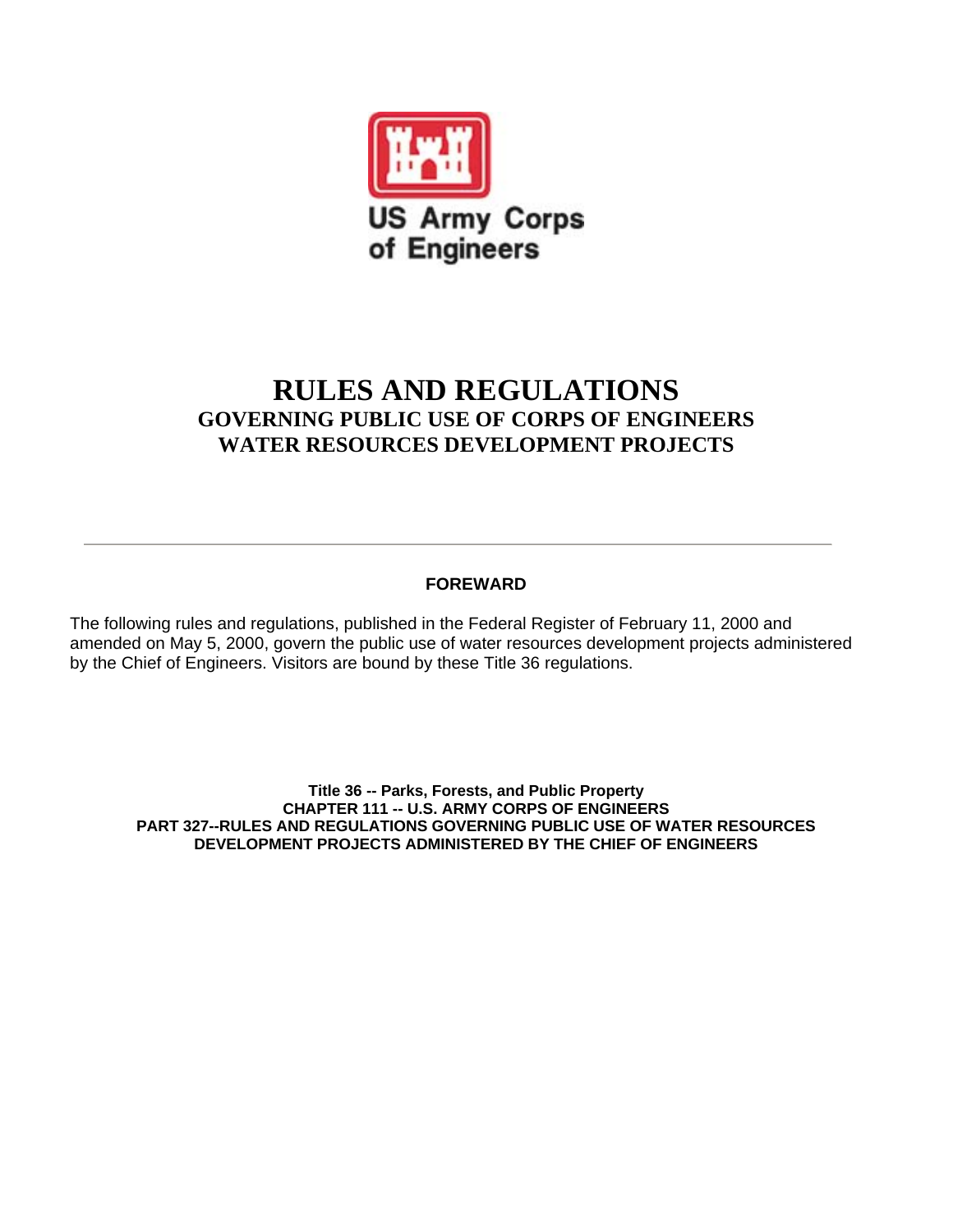# *Section Contents*

| § 327.0 Applicability.                                      |
|-------------------------------------------------------------|
| § 327.1 Policy.                                             |
| § 327.2 Vehicles.                                           |
| § 327.3 Vessels.                                            |
| § 327.4 Aircraft.                                           |
| § 327.5 Swimming.                                           |
| § 327.6 Picnicking.                                         |
| § 327.7 Camping.                                            |
| § 327.8 Hunting, fishing, and trapping.                     |
| § 327.9 Sanitation.                                         |
| § 327.10 Fires.                                             |
| § 327.11 Control of animals.                                |
| § 327.12 Restrictions.                                      |
| § 327.13 Explosives, firearms, other weapons and fireworks. |
| § 327.14 Public property.                                   |
| § 327.15 Abandonment and impoundment of personal property.  |
| § 327.16 Lost and found articles.                           |
| § 327.17 Advertisement.                                     |
| § 327.18 Commercial activities.                             |
| § 327.19 Permits.                                           |
| § 327.20 Unauthorized structures.                           |
| § 327.21 Special events.                                    |
| § 327.22 Unauthorized occupation.                           |
| § 327.23 Recreation use fees.                               |
| § 327.24 Interference with Government employees.            |
| § 327.25 Violations of rules and regulations.               |
| § 327.26 State and local laws.                              |
| §§ 327.27-327.29 [Reserved]                                 |
| § 327.30 Shoreline Management on Civil Works Projects.      |
| Shoreline management fee schedule.<br>\$327.31              |

**Authority:** 16 U.S.C. 460d; 16 U.S.C. 4601–6a; Sec. 210, Pub. L. 90–483, 82 Stat. 746.; 33 U.S.C. 1, 28 Stat. 362.

**Source:** 50 FR 35556, Sept. 3, 1985, unless otherwise noted.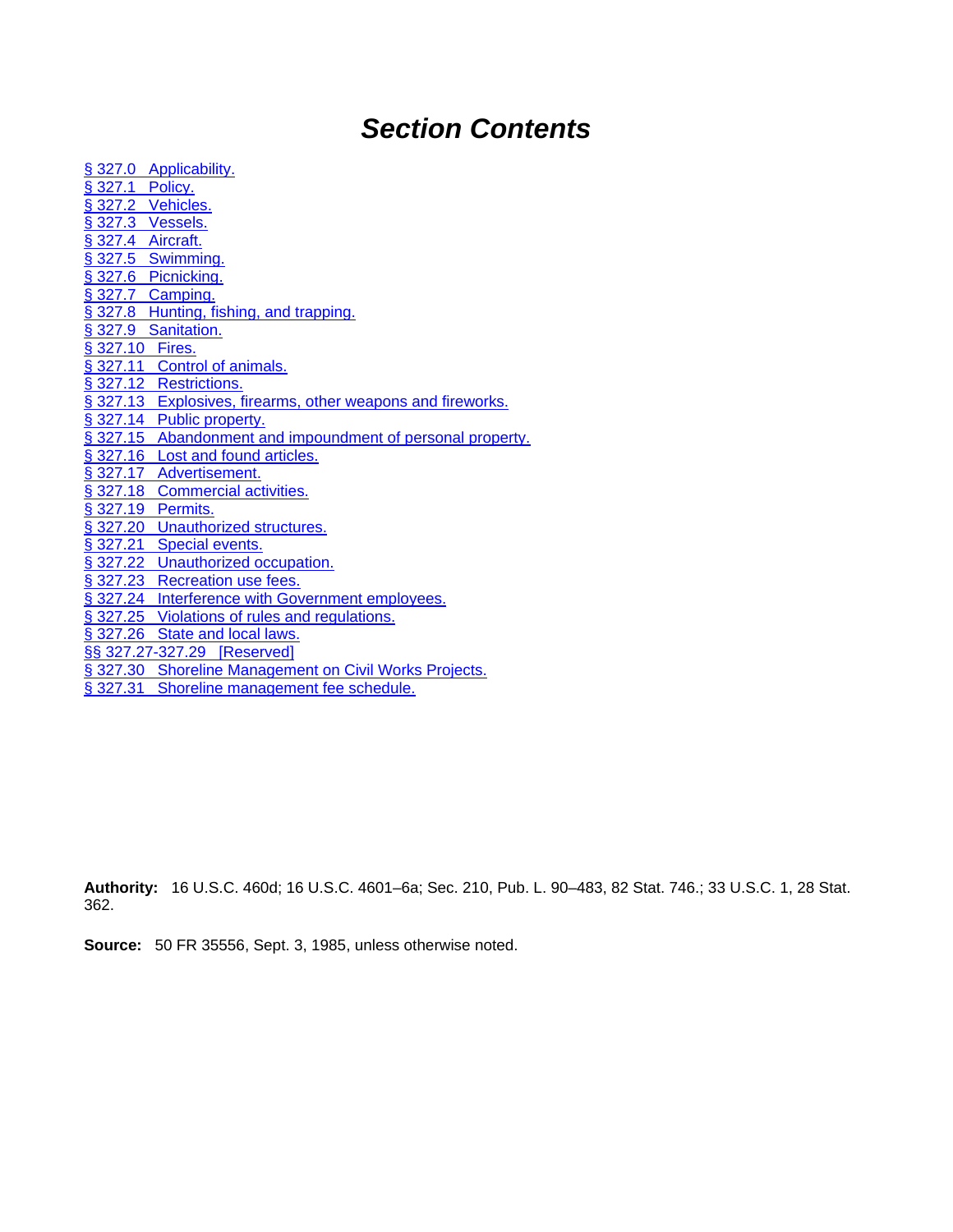## <span id="page-2-0"></span>**§ 327.0 Applicability.**

The regulations covered in this part 327 shall be applicable to water resources development projects, completed or under construction, administered by the Chief of Engineers, and to those portions of jointly administered water resources development projects which are under the administrative jurisdiction of the Chief of Engineers. All other Federal, state and local laws and regulations remain in full force and effect where applicable to those water resources development projects.

[65 FR 6898, Feb. 11, 2000]

#### **§ 327.1 Policy.**

(a) It is the policy of the Secretary of the Army, acting through the Chief of Engineers, to manage the natural, cultural and developed resources of each project in the public interest, providing the public with safe and healthful recreational opportunities while protecting and enhancing these resources.

(b) Unless otherwise indicated in this part, the term "District Commander" shall include the authorized representatives of the District Commander.

(c) The term "project" or "water resources development project" refers to the water areas of any water resources development project administered by the Chief of Engineers, without regard to ownership of underlying land, to all lands owned in fee by the Federal Government and to all facilities therein or thereon of any such water resources development project.

(d) All water resources development projects open for public use shall be available to the public without regard to sex, race, color, creed, age, nationality or place of origin. No lessee, licensee, or concessionaire providing a service to the public shall discriminate against any person because of sex, race, creed, color, age, nationality or place of origin in the conduct of the operations under the lease, license or concession contract.

(e) In addition to the regulations in this part 327, all applicable Federal, state and local laws and regulations remain in full force and effect on project lands or waters which are outgranted by the District Commander by lease, license or other written agreement.

(f) The regulations in this part 327 shall be deemed to apply to those lands and waters which are subject to treaties and Federal laws and regulations concerning the rights of Indian Nations and which lands and waters are incorporated, in whole or in part, within water resources development projects administered by the Chief of Engineers, to the extent that the regulations in this part 327 are not inconsistent with such treaties and Federal laws and regulations.

(g) Any violation of any section of this part 327 shall constitute a separate violation for each calendar day in which it occurs.

(h) For the purposes of this part 327, the operator of any vehicle, vessel or aircraft as described in this part, shall be presumed to be responsible for its use on project property. In the event where an operator cannot be determined, the owner of the vehicle, vessel, or aircraft, whether attended or unattended, will be presumed responsible. Unless proven otherwise, such presumption will be sufficient to issue a citation for the violation of regulations applicable to the use of such vehicle, vessel or aircraft as provided for in §327.25.

(i) For the purposes of this part 327, the registered user of a campsite, picnic area, or other facility shall be presumed to be responsible for its use. Unless proven otherwise, such presumption will be sufficient to issue a citation for the violation of regulations applicable to the use of such facilities as provided for in §327.25.

[65 FR 6898, Feb. 11, 2000]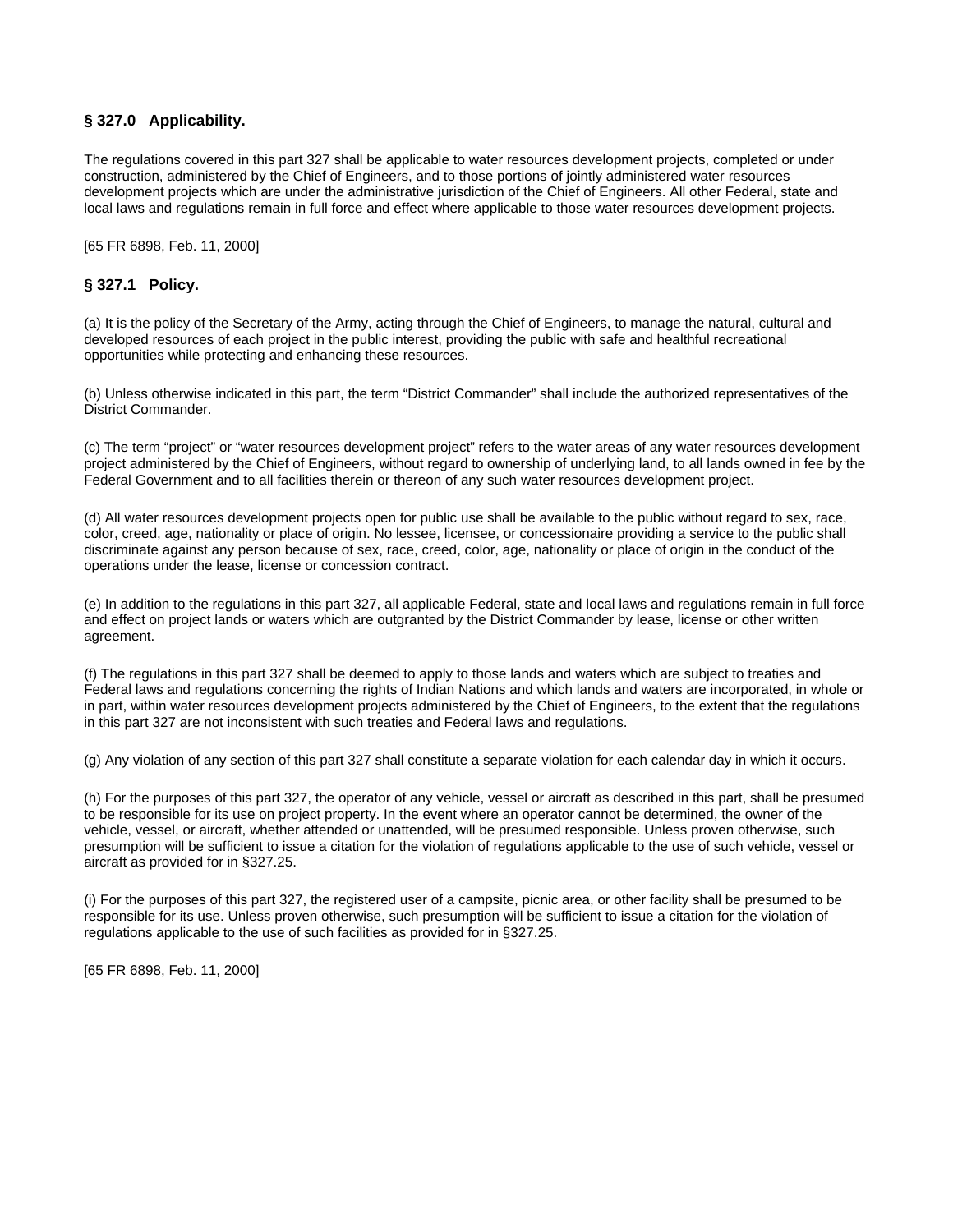## <span id="page-3-0"></span>**§ 327.2 Vehicles.**

(a) This section pertains to all vehicles, including, but not limited to, automobiles, trucks, motorcycles, mini-bikes, snowmobiles, dune buggies, all-terrain vehicles, and trailers, campers, bicycles, or any other such equipment.

(b) Vehicles shall not be parked in violation of posted restrictions and regulations, or in such a manner as to obstruct or impede normal or emergency traffic movement or the parking of other vehicles, create a safety hazard, or endanger any person, property or environmental feature. Vehicles so parked are subject to removal and impoundment at the owner's expense.

(c) The operation and/or parking of a vehicle off authorized roadways is prohibited except at locations and times designated by the District Commander. Taking any vehicle through, around or beyond a restrictive sign, recognizable barricade, fence, or traffic control barrier is prohibited.

(d) Vehicles shall be operated in accordance with posted restrictions and regulations.

(e) No person shall operate any vehicle in a careless, negligent or reckless manner so as to endanger any person, property or environmental feature.

(f) At designated recreation areas, vehicles shall be used only to enter or leave the area or individual sites or facilities unless otherwise posted.

(g) Except as authorized by the District Commander, no person shall operate any motorized vehicle without a proper and effective exhaust muffler as defined by state and local laws, or with an exhaust muffler cutout open, or in any other manner which renders the exhaust muffler ineffective in muffling the sound of engine exhaust.

(h) Vehicles shall be operated in accordance with applicable Federal, state and local laws, which shall be regulated by authorized enforcement officials as prescribed in §327.26.

[65 FR 6899, Feb. 11, 2000]

## **§ 327.3 Vessels.**

(a) This section pertains to all vessels or watercraft, including, but not limited to, powerboats, cruisers, houseboats, sailboats, rowboats, canoes, kayaks, personal watercraft, and any other such equipment capable of navigation on water or ice, whether in motion or at rest.

(b) The placement and/or operation of any vessel or watercraft for a fee or profit upon project waters or lands is prohibited except as authorized by permit, lease, license, or concession contract with the Department of the Army. This paragraph shall not apply to the operation of commercial tows or passenger carrying vessels not based at a Corps project which utilize project waters as a link in continuous transit over navigable waters of the United States.

(c) Vessels or other watercraft may be operated on the project waters, except in prohibited or restricted areas, in accordance with posted regulations and restrictions, including buoys. All vessels or watercraft so required by applicable Federal, state and local laws shall display an appropriate registration on board whenever the vessel is on project waters.

(d) No person shall operate any vessel or other watercraft in a careless, negligent, or reckless manner so as to endanger any person, property, or environmental feature.

(e) All vessels, when on project waters, shall have safety equipment, including personal flotation devices, on board in compliance with U.S. Coast Guard boating safety requirements and in compliance with boating safety laws issued and enforced by the state in which the vessel is located. Owners or operators of vessels not in compliance with this section may be requested to remove the vessel immediately from project waters until such time as items of non-compliance are corrected.

(f) Unless otherwise permitted by Federal, state or local law, vessels or other watercraft, while moored in commercial facilities, community or corporate docks, or at any fixed or permanent mooring point, may only be used for overnight occupancy when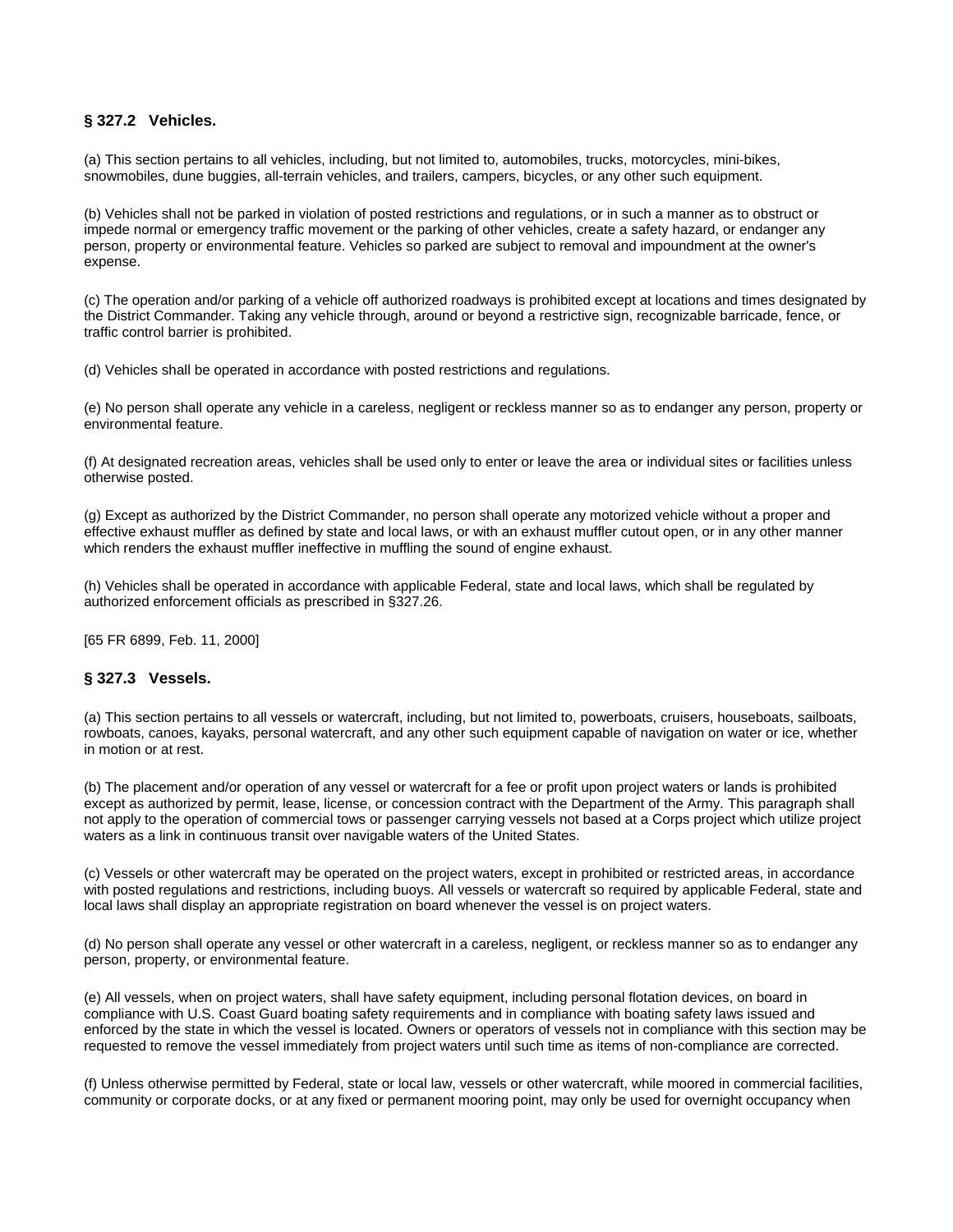<span id="page-4-0"></span>such use is incidental to recreational boating. Vessels or other watercraft are not to be used as a place of habitation or residence.

(g) Water skis, parasails, ski-kites and similar devices are permitted in nonrestricted areas except that they may not be used in a careless, negligent, or reckless manner so as to endanger any person, property or environmental feature.

(h) Vessels shall not be attached or anchored to structures such as locks, dams, buoys or other structures unless authorized by the District Commander. All vessels when not in actual use shall be removed from project lands and waters unless securely moored or stored at designated areas approved by the District Commander. The placing of floating or stationary mooring facilities on, adjacent to, or interfering with a buoy, channel marker or other navigational aid is prohibited.

(i) The use at a project of any vessel not constructed or maintained in compliance with the standards and requirements established by the Federal Safe Boating Act of 1971 (Pub. L. 92–75, 85 Stat. 213), or promulgated pursuant to such act, is prohibited.

(j) Except as authorized by the District Commander, no person shall operate any vessel or watercraft without a proper and effective exhaust muffler as defined by state and local laws, or with an exhaust muffler cutout open, or in any other manner which renders the exhaust muffler ineffective in muffling the sound of engine exhaust.

(k) All vessels or other watercraft shall be operated in accordance with applicable Federal, state and local laws, which shall be regulated by authorized enforcement officials as prescribed in §327.26.

[65 FR 6899, Feb. 11, 2000]

#### **§ 327.4 Aircraft.**

(a) This section pertains to all aircraft including, but not limited to, airplanes, seaplanes, helicopters, ultra-light aircraft, motorized hang gliders, hot air balloons, any non-powered flight devices or any other such equipment.

(b) The operation of aircraft on project lands at locations other than those designated by the District Commander is prohibited. This provision shall not be applicable to aircraft engaged on official business of Federal, state or local governments or law enforcement agencies, aircraft used in emergency rescue in accordance with the directions of the District Commander or aircraft forced to land due to circumstances beyond the control of the operator.

(c) No person shall operate any aircraft while on or above project waters or project lands in a careless, negligent or reckless manner so as to endanger any person, property or environmental feature.

(d) Nothing in this section bestows authority to deviate from rules and regulations or prescribed standards of the appropriate State Aeronautical Agency, or the Federal Aviation Administration, including, but not limited to, regulations and standards concerning pilot certifications or ratings, and airspace requirements.

(e) Except in extreme emergencies threatening human life or serious property loss, the air delivery or retrieval of any person, material or equipment by parachute, balloon, helicopter or other means onto or from project lands or waters without written permission of the District Commander is prohibited.

(f) In addition to the provisions in paragraphs (a) through (e) of this section, seaplanes are subject to the following restrictions:

(1) Such use is limited to aircraft utilized for water landings and takeoff, in this part called seaplanes, at the risk of owner, operator and passenger(s).

(2) Seaplane operations contrary to the prohibitions or restrictions established by the District Commander (pursuant to part 328 of this title) are prohibited. The responsibility to ascertain whether seaplane operations are prohibited or restricted is incumbent upon the person(s) contemplating the use of, or using, such waters.

(3) All operations of seaplanes while upon project waters shall be in accordance with U.S. Coast Guard navigation rules for powerboats or vessels and §327.3.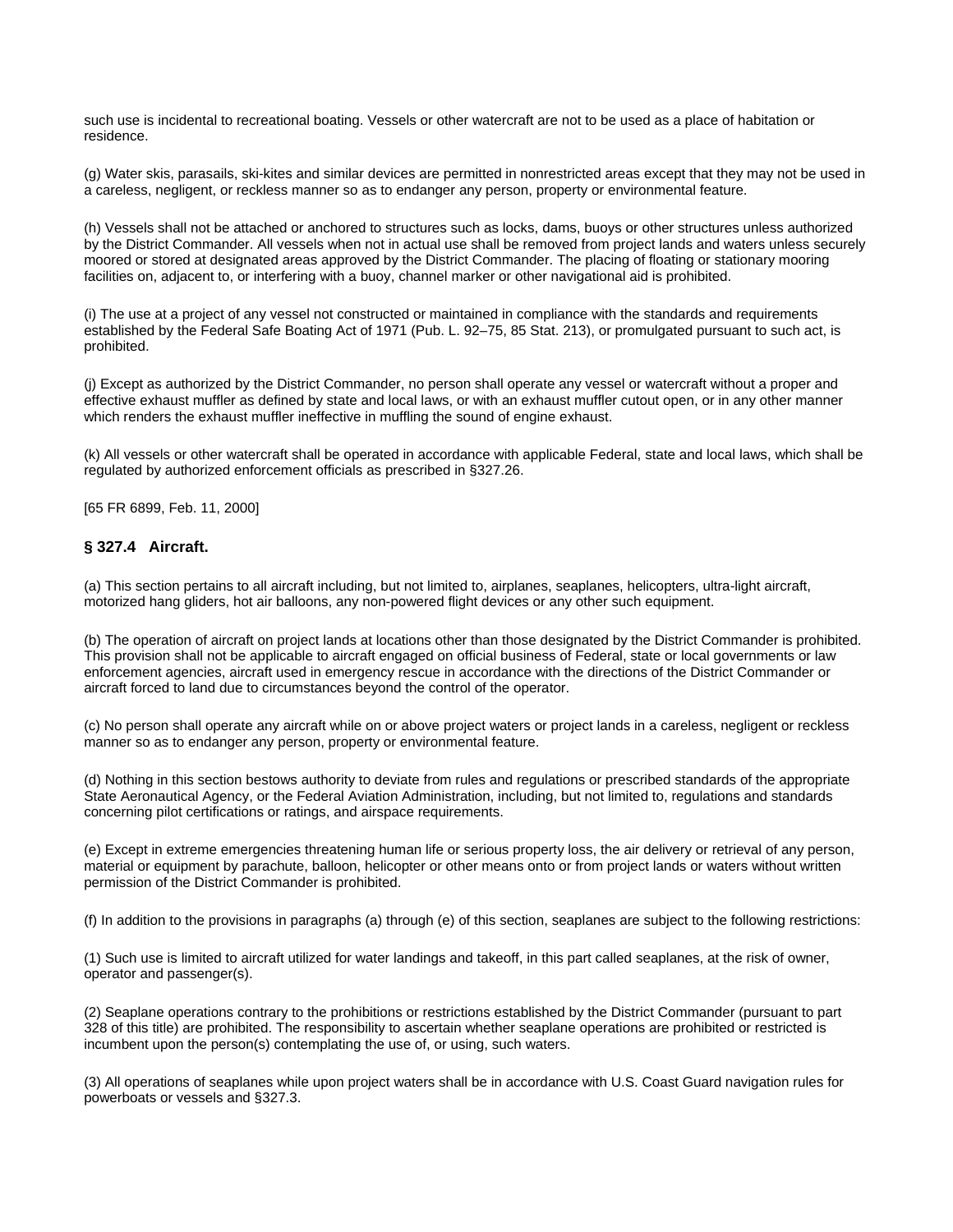<span id="page-5-0"></span>(4) Seaplanes on project waters and lands in excess of 24 hours shall be securely moored at mooring facilities and at locations permitted by the District Commander. Seaplanes may be temporarily moored on project waters and lands, except in areas prohibited by the District Commander, for periods less than 24 hours providing:

(i) The mooring is safe, secure, and accomplished so as not to damage the rights of the Government or members of the public, and

(ii) The operator remains in the vicinity of the seaplane and reasonably available to relocate the seaplane if necessary.

(5) Commercial operation of seaplanes from project waters is prohibited without written approval of the District Commander following consultation with and necessary clearance from the Federal Aviation Administration (FAA) and other appropriate public authorities and affected interests.

(6) Seaplanes may not be operated at Corps projects between sunset and sunrise unless approved by the District Commander.

[65 FR 6899, Feb. 11, 2000]

#### **§ 327.5 Swimming.**

(a) Swimming, wading, snorkeling or scuba diving at one's own risk is permitted, except at launching sites, designated mooring points and public docks, or other areas so designated by the District Commander.

(b) An international diver down, or inland diving flag must be displayed during underwater activities.

(c) Diving, jumping or swinging from trees, bridges or other structures which cross or are adjacent to project waters is prohibited.

[65 FR 6900, Feb. 11, 2000]

#### **§ 327.6 Picnicking.**

Picnicking and related day-use activities are permitted, except in those areas where prohibited by the District Commander.

[65 FR 6900, Feb. 11, 2000]

## **§ 327.7 Camping.**

(a) Camping is permitted only at sites and/or areas designated by the District Commander.

(b) Camping at one or more campsites at any one water resource project for a period longer than 14 days during any 30 consecutive-day period is prohibited without the written permission of the District Commander.

(c) The unauthorized placement of camping equipment or other items on a campsite and/or personal appearance at a campsite without daily occupancy for the purpose of reserving that campsite for future occupancy is prohibited.

(d) The digging or leveling of any ground or the construction of any structure without written permission of the District Commander is prohibited.

(e) Occupying or placement of any camping equipment at a campsite which is posted or otherwise marked or indicated as "reserved" without an authorized reservation for that site is prohibited.

[65 FR 6900, Feb. 11, 2000]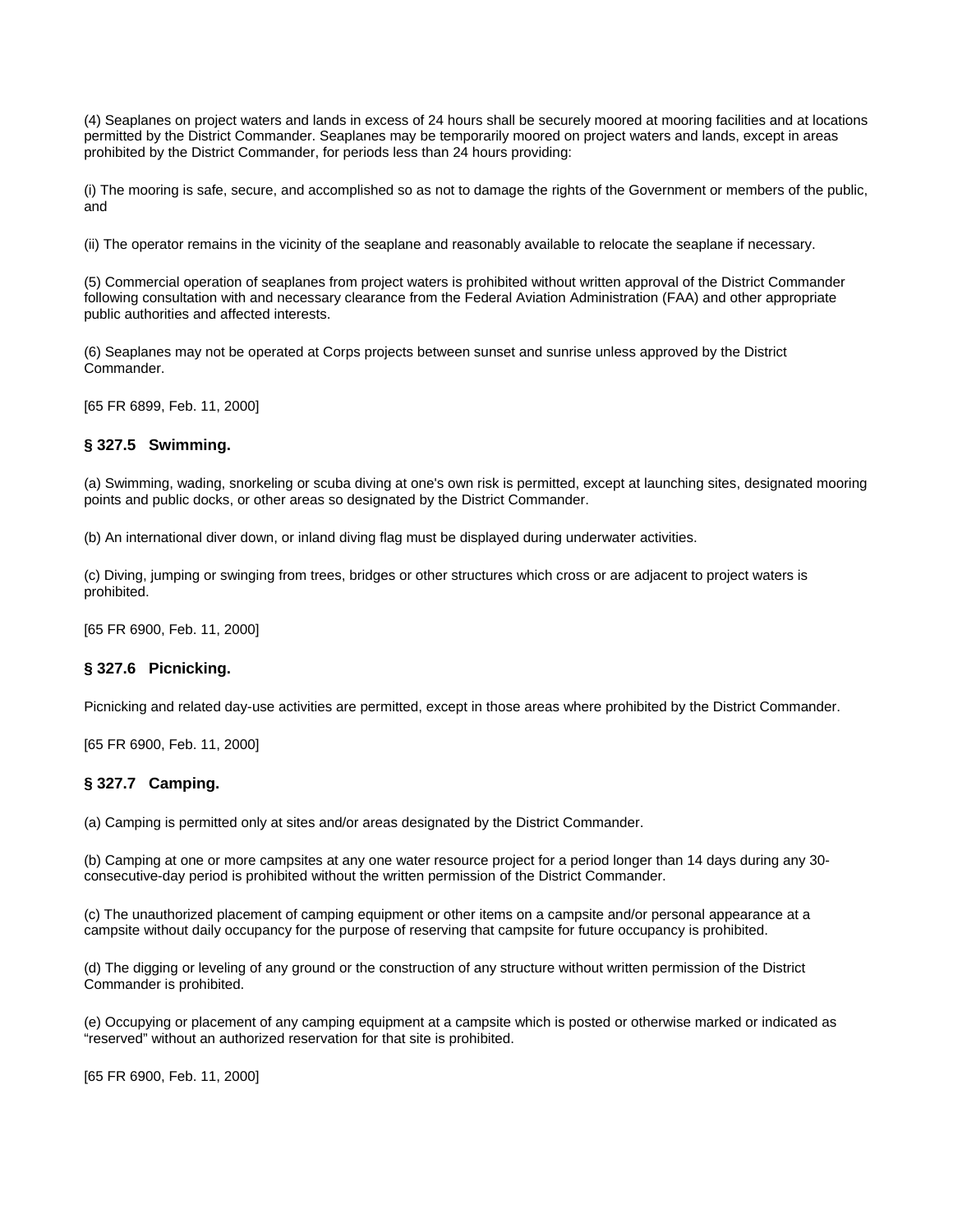## <span id="page-6-0"></span>**§ 327.8 Hunting, fishing, and trapping.**

(a) Hunting is permitted except in areas and during periods where prohibited by the District Commander.

(b) Trapping is permitted except in areas and during periods where prohibited by the District Commander.

(c) Fishing is permitted except in swimming areas, on boat ramps or other areas designated by the District Commander.

(d) Additional restrictions pertaining to these activities may be established by the District Commander.

(e) All applicable Federal, State and local laws regulating these activities apply on project lands and waters, and shall be regulated by authorized enforcement officials as prescribed in §327.26.

[65 FR 6900, Feb. 11, 2000]

## **§ 327.9 Sanitation.**

(a) Garbage, trash, rubbish, litter, gray water, or any other waste material or waste liquid generated on the project and incidental to authorized recreational activities shall be either removed from the project or deposited in receptacles provided for that purpose. The improper disposal of such wastes, human and animal waste included, on the project is prohibited.

(b) It is a violation to bring onto a project any household or commercial garbage, trash, rubbish, debris, dead animals or litter of any kind for disposal or dumping without the written permission of the District Commander. For the purposes of this section, the owner of any garbage, trash, rubbish, debris, dead animals or litter of any kind shall be presumed to be responsible for proper disposal. Such presumption will be sufficient to issue a citation for violation.

(c) The spilling, pumping, discharge or disposal of contaminants, pollutants or other wastes, including, but not limited to, human or animal waste, petroleum, industrial and commercial products and by-products, on project lands or into project waters is prohibited.

(d) Campers, picnickers, and all other persons using a water resources development project shall keep their sites free of trash and litter during the period of occupancy and shall remove all personal equipment and clean their sites upon departure.

(e) The discharge or placing of sewage, galley waste, garbage, refuse, or pollutants into the project waters from any vessel or watercraft is prohibited.

[65 FR 6900, Feb. 11, 2000]

#### **§ 327.10 Fires.**

(a) Gasoline and other fuels, except that which is contained in storage tanks of vehicles, vessels, camping equipment, or hand portable containers designed for such purpose, shall not be carried onto or stored on the project without written permission of the District Commander.

(b) Fires shall be confined to those areas designated by the District Commander, and shall be contained in fireplaces, grills, or other facilities designated for this purpose. Fires shall not be left unattended and must be completely extinguished prior to departure. The burning of materials that produce toxic fumes, including, but not limited to, tires, plastic and other floatation materials or treated wood products is prohibited. The District Commander may prohibit open burning of any type for environmental considerations.

(c) Improper disposal of lighted smoking materials, matches or other burning material is prohibited.

[65 FR 6900, Feb. 11, 2000]

## **§ 327.11 Control of animals.**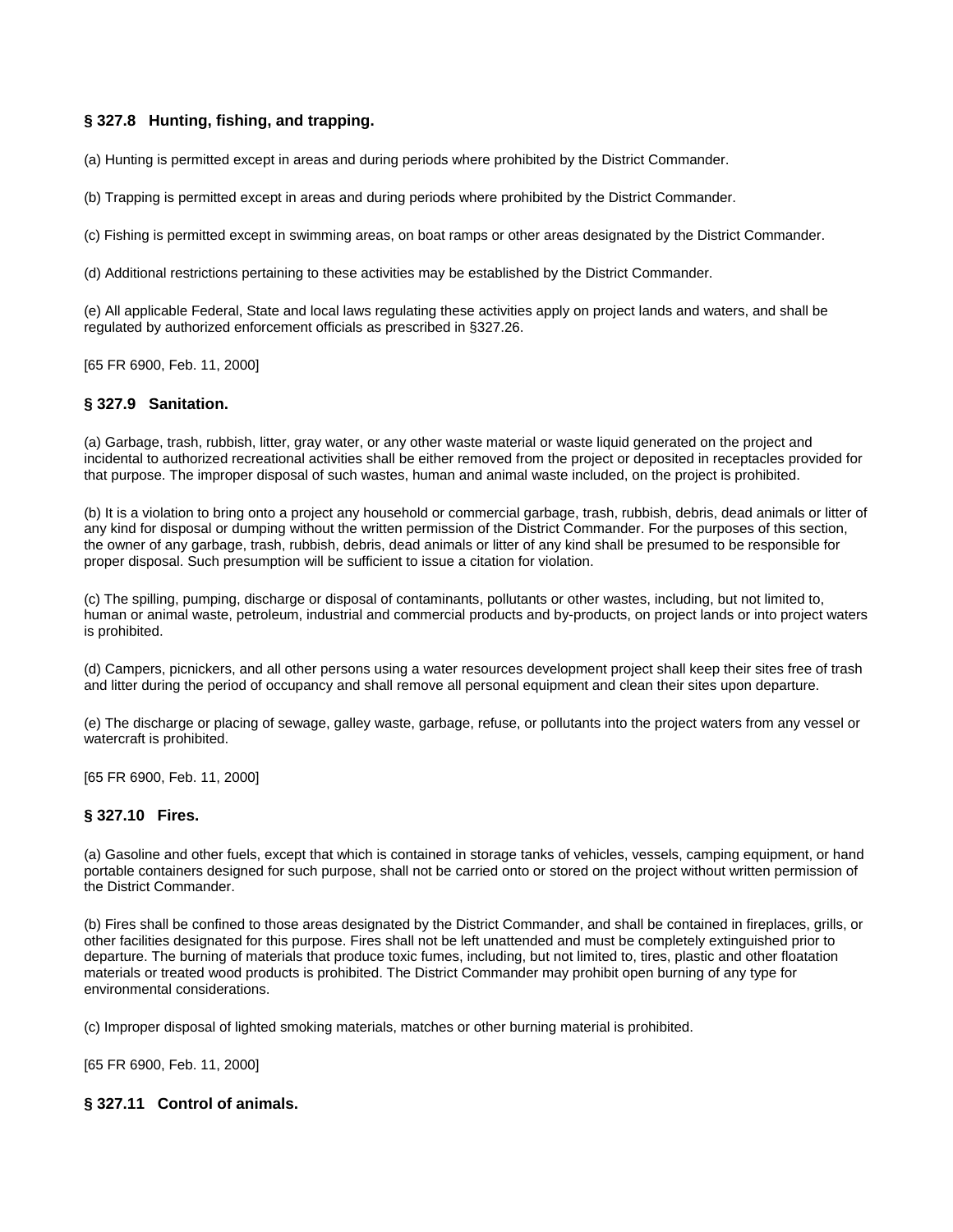<span id="page-7-0"></span>(a) No person shall bring or allow dogs, cats, or other pets into developed recreation areas or adjacent waters unless penned, caged, on a leash under six feet in length, or otherwise physically restrained. No person shall allow animals to impede or restrict otherwise full and free use of project lands and waters by the public. No person shall allow animals to bark or emit other noise which unreasonably disturbs other people. Animals and pets, except properly trained animals assisting those with disabilities (such as seeing-eye dogs), are prohibited in sanitary facilities, playgrounds, swimming beaches and any other areas so designated by the District Commander. Abandonment of any animal on project lands or waters is prohibited. Unclaimed or unattended animals are subject to immediate impoundment and removal in accordance with state and local laws.

(b) Persons bringing or allowing pets in designated public use areas shall be responsible for proper removal and disposal of any waste produced by these animals.

(c) No person shall bring or allow horses, cattle, or other livestock in camping, picnicking, swimming or other recreation areas or on trails except in areas designated by the District Commander.

(d) Ranging, grazing, watering or allowing livestock on project lands and waters is prohibited except when authorized by lease, license or other written agreement with the District Commander.

(e) Unauthorized livestock are subject to impoundment and removal in accordance with Federal, state and local laws.

(f) Any animal impounded under the provisions of this section may be confined at a location designated by the District Commander, who may assess a reasonable impoundment fee. This fee shall be paid before the impounded animal is returned to its owner(s).

(g) Wild or exotic pets and animals (including but not limited to cougars, lions, bears, bobcats, wolves, and snakes), or any pets or animals displaying vicious or aggressive behavior or otherwise posing a threat to public safety or deemed a public nuisance, are prohibited from project lands and waters unless authorized by the District Commander, and are subject to removal in accordance with Federal, state and local laws.

[65 FR 6901, Feb. 11, 2000]

#### **§ 327.12 Restrictions.**

(a) The District Commander may establish and post a schedule of visiting hours and/or restrictions on the public use of a project or portion of a project. The District Commander may close or restrict the use of a project or portion of a project when necessitated by reason of public health, public safety, maintenance, resource protection or other reasons in the public interest. Entering or using a project in a manner which is contrary to the schedule of visiting hours, closures or restrictions is prohibited.

(b) Quiet shall be maintained in all public use areas between the hours of 10 p.m. and 6 a.m., or those hours designated by the District Commander. Excessive noise during such times which unreasonably disturbs persons is prohibited.

(c) Any act or conduct by any person which interferes with, impedes or disrupts the use of the project or impairs the safety of any person is prohibited. Individuals who are boisterous, rowdy, disorderly, or otherwise disturb the peace on project lands or waters may be requested to leave the project.

(d) The operation or use of any sound producing or motorized equipment, including but not limited to generators, vessels or vehicles, in such a manner as to unreasonably annoy or endanger persons at any time or exceed state or local laws governing noise levels from motorized equipment is prohibited.

(e) The possession and/or consumption of alcoholic beverages on any portion of the project land or waters, or the entire project, may be prohibited when designated and posted by the District Commander.

(f) Unless authorized by the District Commander, smoking is prohibited in Visitor Centers, enclosed park buildings and in areas posted to restrict smoking.

[65 FR 6901, Feb. 11, 2000]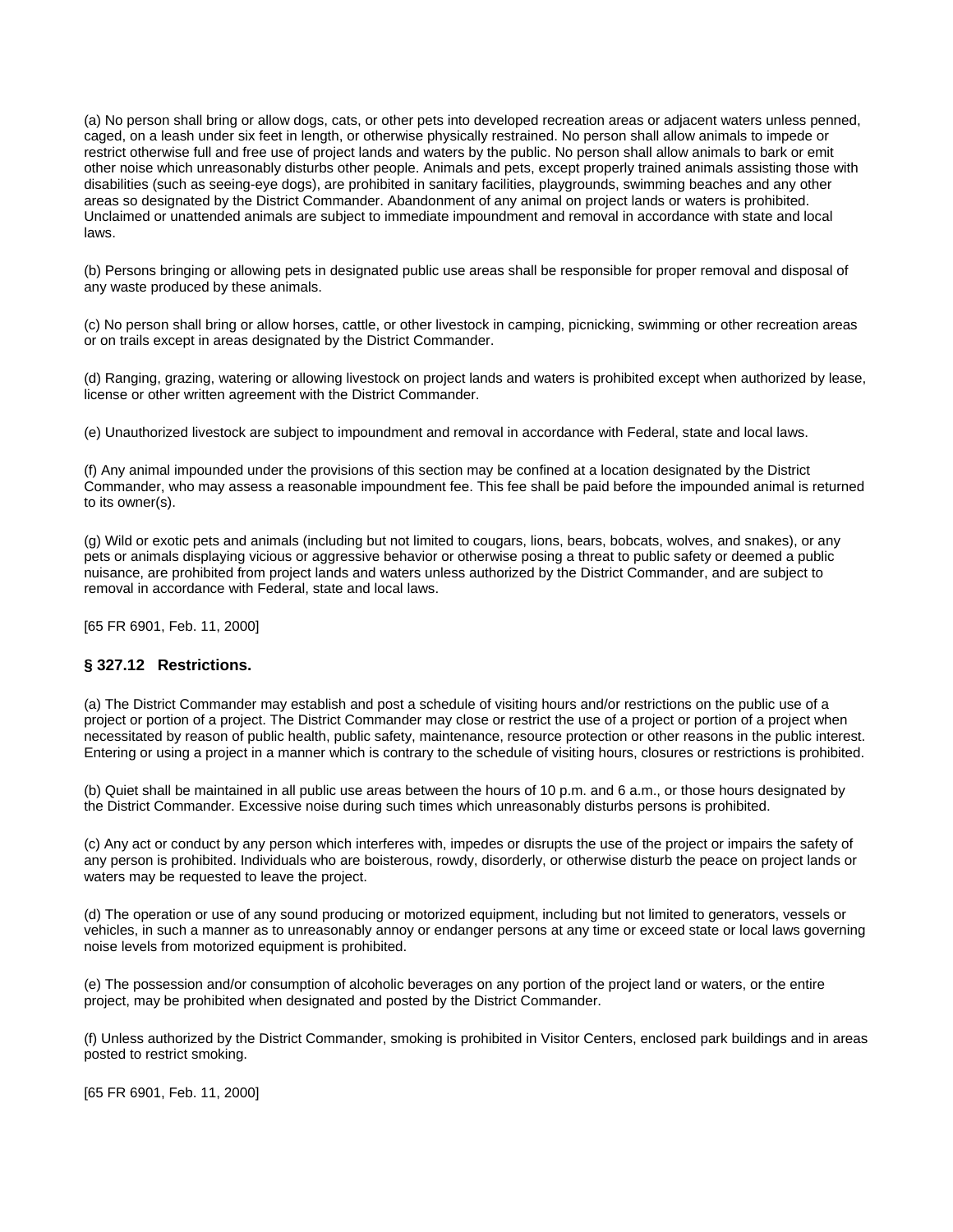## <span id="page-8-0"></span>**§ 327.13 Explosives, firearms, other weapons and fireworks.**

(a) The possession of loaded firearms, ammunition, loaded projectile firing devices, bows and arrows, crossbows, or other weapons is prohibited unless:

(1) In the possession of a Federal, state or local law enforcement officer;

(2) Being used for hunting or fishing as permitted under §327.8, with devices being unloaded when transported to, from or between hunting and fishing sites;

(3) Being used at authorized shooting ranges; or

(4) Written permission has been received from the District Commander.

(b) Possession of explosives or explosive devices of any kind, including fireworks or other pyrotechnics, is prohibited unless written permission has been received from the District Commander.

[65 FR 6901, Feb. 11, 2000]

#### **§ 327.14 Public property.**

(a) Destruction, injury, defacement, removal or any alteration of public property including, but not limited to, developed facilities, natural formations, mineral deposits, historical and archaeological features, paleontological resources, boundary monumentation or markers and vegetative growth, is prohibited except when in accordance with written permission of the District Commander.

(b) Cutting or gathering of trees or parts of trees and/or the removal of wood from project lands is prohibited without written permission of the District Commander.

(c) Gathering of dead wood on the ground for use in designated recreation areas as firewood is permitted, unless prohibited and posted by the District Commander.

(d) The use of metal detectors is permitted on designated beaches or other previously disturbed areas unless prohibited by the District Commander for reasons of protection of archaeological, historical or paleontological resources. Specific information regarding metal detector policy and designated use areas is available at the Manager's Office. Items found must be handled in accordance with §§327.15 and 327.16 except for non-identifiable items such as coins of value less than \$25.

[65 FR 6901, Feb. 11, 2000]

## **§ 327.15 Abandonment and impoundment of personal property.**

(a) Personal property of any kind shall not be abandoned, stored or left unattended upon project lands or waters. After a period of 24 hours, or at any time after a posted closure hour in a public use area or for the purpose of providing public safety or resource protection, unattended personal property shall be presumed to be abandoned and may be impounded and stored at a storage point designated by the District Commander, who may assess a reasonable impoundment fee. Such fee shall be paid before the impounded property is returned to its owner.

(b) Personal property placed on Federal lands or waters adjacent to a private residence, facility and/or developments of any private nature for more than 24 hours without permission of the District Commander shall be presumed to have been abandoned and, unless proven otherwise, such presumption will be sufficient to impound the property and/or issue a citation as provided for in §327.25.

(c) The District Commander shall, by public or private sale or otherwise, dispose of all lost, abandoned or unclaimed personal property that comes into Government custody or control. However, property may not be disposed of until diligent effort has been made to find the owner, heirs, next of kin or legal representative(s). If the owner, heirs, next of kin or legal representative(s) are determined but not found, the property may not be disposed of until the expiration of 120 days after the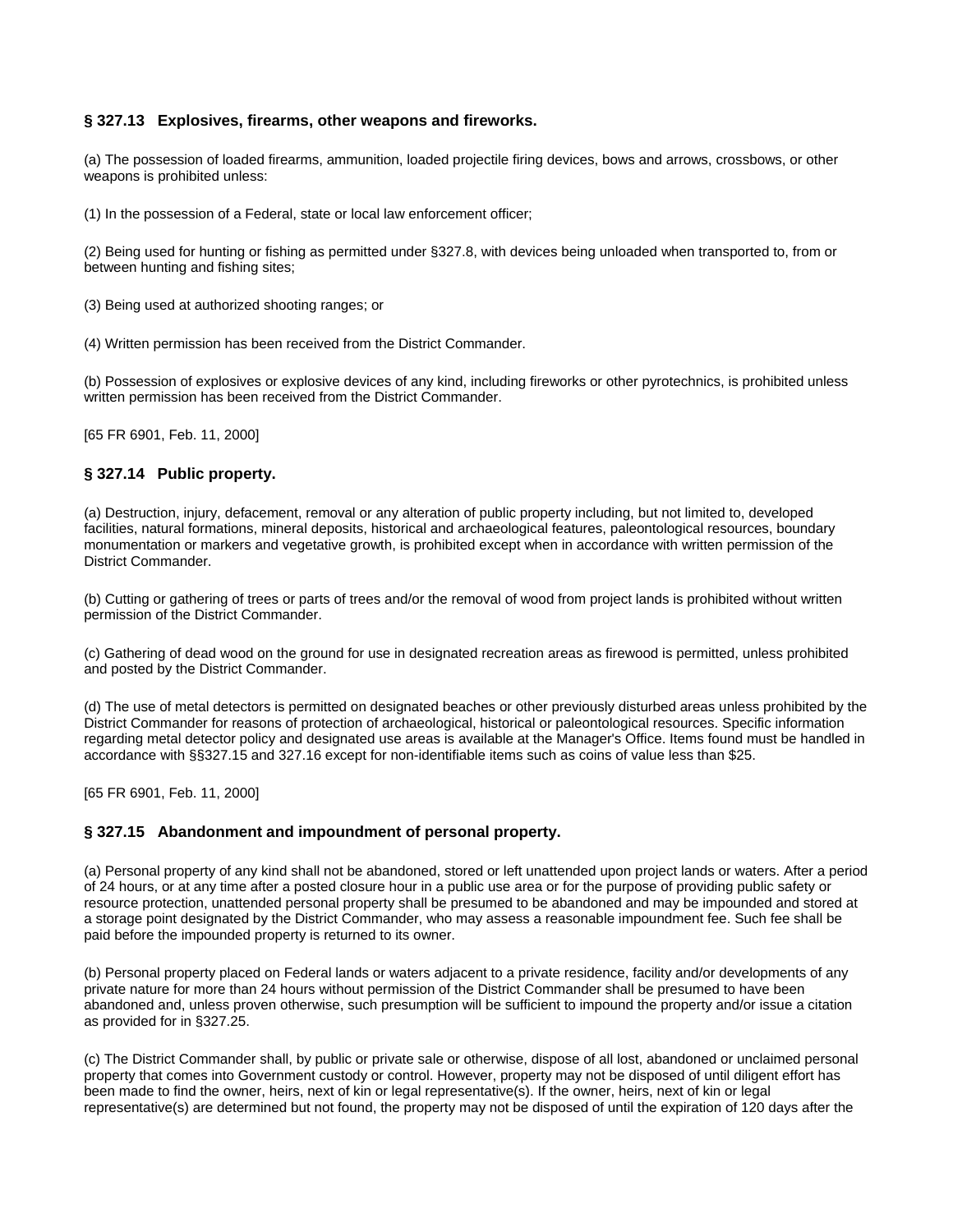<span id="page-9-0"></span>date when notice, giving the time and place of the intended sale or other disposition, has been sent by certified or registered mail to that person at the last known address. When diligent efforts to determine the owner, heirs, next of kin or legal representative(s) are unsuccessful, the property may be disposed of without delay except that if it has a fair market value of \$100 or more the property may not be disposed of until 90 days after the date it is received at the storage point designated by the District Commander. The net proceeds from the sale of property shall be conveyed into the Treasury of the United States as miscellaneous receipts.

[65 FR 6901, Feb. 11, 2000]

#### **§ 327.16 Lost and found articles.**

All articles found shall be deposited by the finder at the Manager's office or with a ranger. All such articles shall be disposed of in accordance with the procedures set forth in §327.15.

[65 FR 6902, Feb. 11, 2000]

#### **§ 327.17 Advertisement.**

(a) Advertising and the distribution of printed matter is allowed within project land and waters provided that a permit to do so has been issued by the District Commander and provided that this activity is not solely commercial advertising.

(b) An application for such a permit shall set forth the name of the applicant, the name of the organization (if any), the date, time, duration, and location of the proposed advertising or the distribution of printed matter, the number of participants, and any other information required by the permit application form. Permit conditions and procedures are available from the District Commander.

(c) Vessels and vehicles with semipermanent or permanent painted or installed signs are exempt as long as they are used for authorized recreational activities and comply with all other rules and regulations pertaining to vessels and vehicles.

(d) The District Commander shall, without unreasonable delay, issue a permit on proper application unless:

(1) A prior application for a permit for the same time and location has been made that has been or will be granted and the activities authorized by that permit do not reasonably allow multiple occupancy of the particular area; or

(2) It reasonably appears that the advertising or the distribution of printed matter will present a clear and present danger to the public health and safety; or

(3) The number of persons engaged in the advertising or the distribution of printed matter exceeds the number that can reasonably be accommodated in the particular location applied for, considering such things as damage to project resources or facilities, impairment of a protected area's atmosphere of peace and tranquility, interference with program activities, or impairment of public use facilities; or

(4) The location applied for has not been designated as available for the advertising or the distribution of printed matter; or

(5) The activity would constitute a violation of an applicable law or regulation.

(e) If a permit is denied, the applicant shall be so informed in writing, with the reason(s) for the denial set forth.

(f) The District Commander shall designate on a map, which shall be available for inspection in the applicable project office, the locations within the project that are available for the advertising or the distribution of printed matter. Locations may be designated as not available only if the advertising or the distribution of printed matter would:

(1) Cause injury or damage to project resources; or

(2) Unreasonably impair the atmosphere of the peace and tranquility maintained in natural, historic, or commemorative zones; or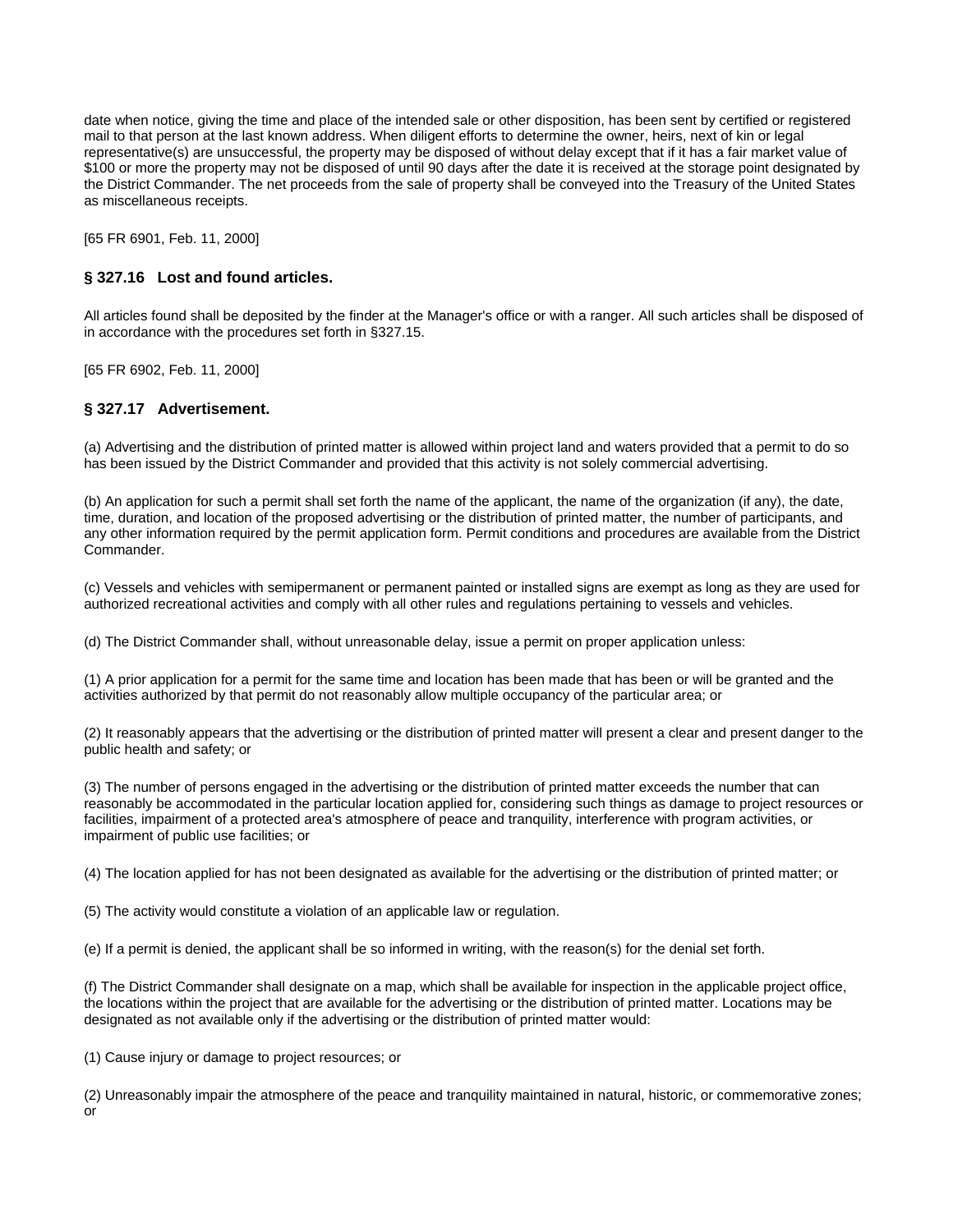<span id="page-10-0"></span>(3) Unreasonably interfere with interpretive, visitor service, or other program activities, or with the administrative activities of the Corps of Engineers; or

(4) Substantially impair the operation of public use facilities or services of Corps of Engineers concessioners or contractors.

(5) Present a clear and present danger to the public health and safety.

(g) The permit may contain such conditions as are reasonably consistent with protection and use of the project area for the purposes for which it is established.

(h) No permit shall be issued for a period in excess of 14 consecutive days, provided that permits may be extended for like periods, upon a new application, unless another applicant has requested use of the same location and multiple occupancy of that location is not reasonably possible.

(i) It is prohibited for persons engaged in the activity under this section to obstruct or impede pedestrians or vehicles, harass project visitors with physical contact or persistent demands, misrepresent the purposes or affiliations of those engaged in the advertising or the distribution of printed matter, or misrepresent whether the printed matter is available without cost or donation.

(j) A permit may be revoked under any of those conditions, as listed in paragraph (d) of this section, that constitute grounds for denial of a permit, or for violation of the terms and conditions of the permit. Such a revocation shall be made in writing, with the reason(s) for revocation clearly set forth, except under emergency circumstances, when an immediate verbal revocation or suspension may be made, to be followed by written confirmation within 72 hours.

(k) Violation of the terms and conditions of a permit issued in accordance with this section may result in the suspension or revocation of the permit.

[65 FR 26137, May 5, 2000]

## **§ 327.18 Commercial activities.**

(a) The engaging in or solicitation of business on project land or waters without the express written permission of the District Commander is prohibited.

(b) It shall be a violation of this part to refuse to or fail to comply with any terms, clauses or conditions of any lease, license or agreements issued by the District Commander.

[65 FR 6902, Feb. 11, 2000]

#### **§ 327.19 Permits.**

(a) It shall be a violation of this part to refuse to or fail to comply with the fee requirements or other terms or conditions of any permit issued under the provisions of this part 327.

(b) Permits for floating structures (issued under the authority of §327.30) of any kind on/in waters of water resources development projects, whether or not such waters are deemed navigable waters of the United States but where such waters are under the management of the Corps of Engineers, shall be issued at the discretion of the District Commander under the authority of this section. District Commanders will delineate those portions of the navigable waters of the United States where this provision is applicable and post notices of this designation in the vicinity of the appropriate Manager's office.

(c) Permits for non-floating structures (issued under the authority of §327.30) of any kind constructed, placed in or affecting waters of water resources development projects where such waters are deemed navigable waters of the U.S. shall be issued under the provisions of section 10 of the Rivers and Harbors Act approved March 3, 1899 (33 U.S.C. 403). If a discharge of dredged or fill material in these waters is involved, a permit is required under section 404 of the Clean Water Act (33 U.S.C. 1344). (See 33 CFR parts 320 through 330.)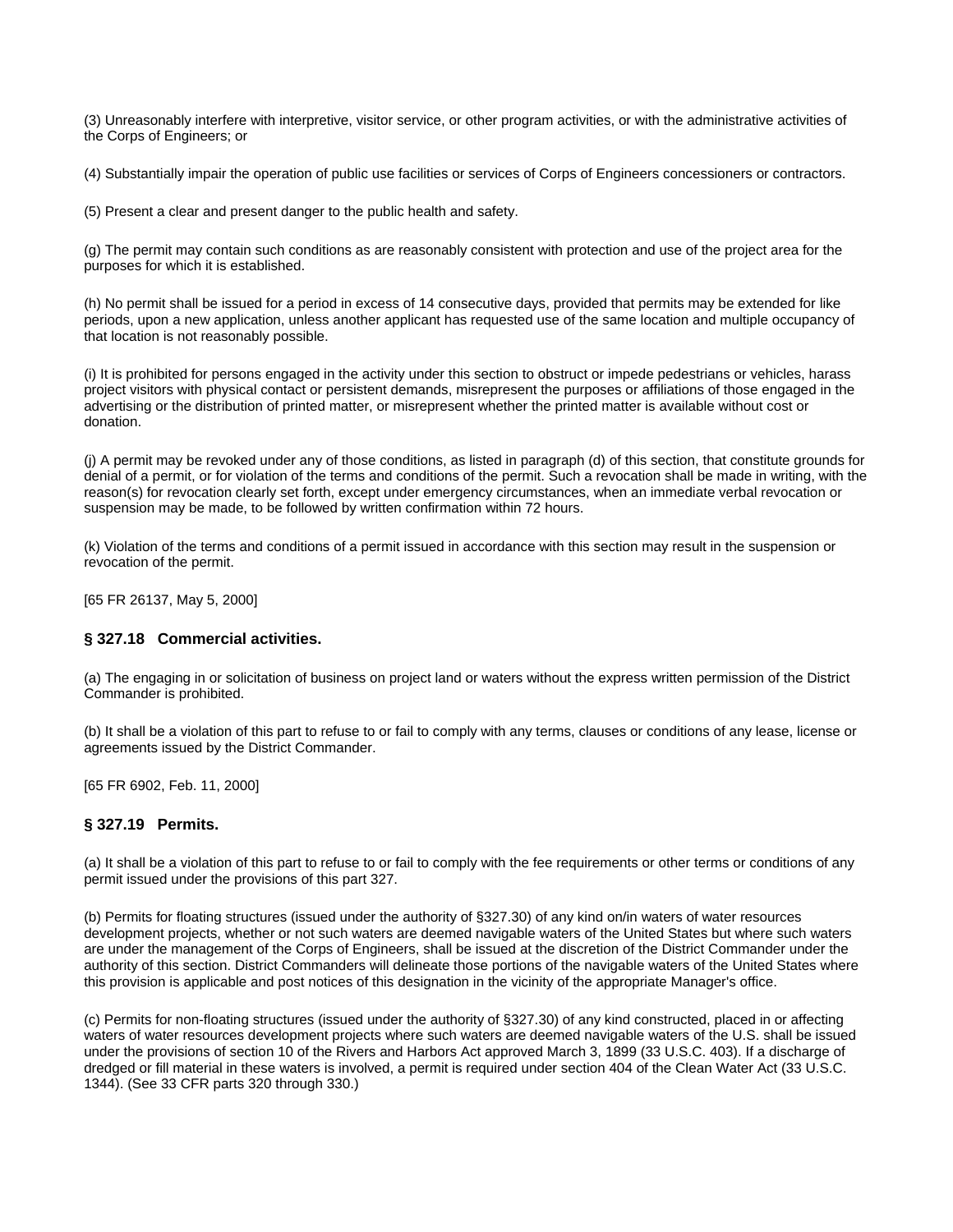<span id="page-11-0"></span>(d) Permits for non-floating structures (issued under the authority of §327.30) of any kind in waters of water resources development projects, where such waters are under the management of the Corps of Engineers and where such waters are not deemed navigable waters of the United States, shall be issued as set forth in paragraph (b) of this section. If a discharge of dredged or fill material into any water of the United States is involved, a permit is required under section 404 of the Clean Water Act (33 U.S.C. 1344) (See 33 CFR parts 320 through 330). Water quality certification may be required pursuant to Section 401 of the Clean Water Act (33 U.S.C. 1341).

(e) Shoreline Use Permits to authorize private shoreline use facilities, activities or development (issued under the authority of §327.30) may be issued in accordance with the project Shoreline Management Plan. Failure to comply with the permit conditions issued under §327.30 is prohibited.

[65 FR 6902, Feb. 11, 2000]

## **§ 327.20 Unauthorized structures.**

The construction, placement, or existence of any structure (including, but not limited to, roads, trails, signs, non-portable hunting stands or blinds, buoys, docks, or landscape features) of any kind under, upon, in or over the project lands, or waters is prohibited unless a permit, lease, license or other appropriate written authorization has been issued by the District Commander. The design, construction, placement, existence or use of structures in violation of the terms of the permit, lease, license, or other written authorization is prohibited. The government shall not be liable for the loss of, or damage to, any private structures, whether authorized or not, placed on project lands or waters. Unauthorized structures are subject to summary removal or impoundment by the District Commander. Portable hunting stands, climbing devices, steps, or blinds, that are not nailed or screwed into trees and are removed at the end of a day's hunt may be used.

[65 FR 6902, Feb. 11, 2000]

## **§ 327.21 Special events.**

 (a) Special events including, but not limited to, water carnivals, boat regattas, fishing tournaments, music festivals, dramatic presentations or other special recreation programs are prohibited unless written permission has been granted by the District Commander. Where appropriate, District Commanders can provide the state a blanket letter of permission to permit fishing tournaments while coordinating the scheduling and details of tournaments with individual projects. An appropriate fee may be charged under the authority of §327.23.

(b) The public shall not be charged any fee by the sponsor of such event unless the District Commander has approved in writing (and the sponsor has properly posted) the proposed schedule of fees. The District Commander shall have authority to revoke permission, require removal of any equipment, and require restoration of an area to pre-event condition, upon failure of the sponsor to comply with terms and conditions of the permit/permission or the regulations in this part 327.

[65 FR 6902, Feb. 11, 2000]

## **§ 327.22 Unauthorized occupation.**

 (a) Occupying any lands, buildings, vessels or other facilities within water resource development projects for the purpose of maintaining the same as a full-or part-time residence without the written permission of the District Commander is prohibited. The provisions of this section shall not apply to the occupation of lands for the purpose of camping, in accordance with the provisions of §327.7.

(b) Use of project lands or waters for agricultural purposes is prohibited except when in compliance with terms and conditions authorized by lease, license or other written agreement issued by the District Commander.

[65 FR 6903, Feb. 11, 2000]

## **§ 327.23 Recreation use fees.**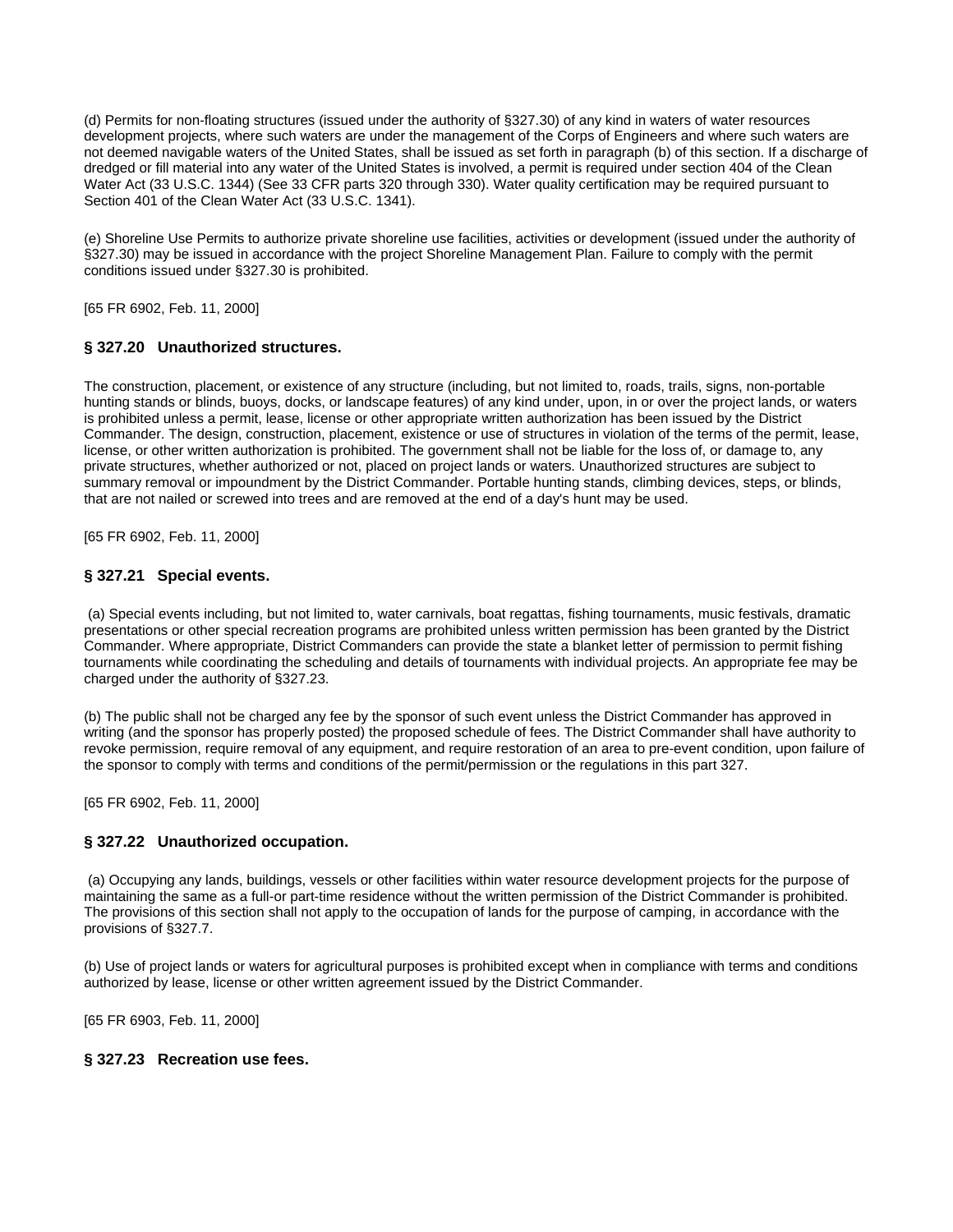<span id="page-12-0"></span> (a) In accordance with the Land and Water Conservation Fund Act of 1965 (16 U.S.C. 460l) and the Omnibus Budget Reconciliation Act of 1993, Pub. L. 103–66, the Corps of Engineers collects day use fees, special recreation use fees and/or special permit fees for the use of specialized sites, facilities, equipment or services related to outdoor recreation furnished at Federal expense.

(b) Where such fees are charged, the District Commander shall insure that clear notice of fee requirements is prominently posted at each area, and at appropriate locations therein and that the notice be included in publications distributed at such areas. Failure to pay authorized recreation use fees as established pursuant to Pub. L. 88–578, 78 Stat. 897, as amended (16 U.S.C. 460l–6a), is prohibited and is punishable by a fine of not more than \$100.

(c) Failure to pay authorized day use fees, and/or properly display applicable receipt, permit or pass is prohibited.

(d) Any Golden Age or Golden Access Passport permittee shall be entitled, upon presentation of such a permit, to utilize special recreation facilities at a rate of 50 percent off the established use fee at Federally operated areas. Fraudulent use of a Golden Age or Golden Access Passport is prohibited.

[65 FR 6903, Feb. 11, 2000]

#### **§ 327.24 Interference with Government employees.**

 (a) It is a Federal crime pursuant to the provisions of sections 111 and 1114 of Title 18, United States Code, to forcibly assault, resist, oppose, impede, intimidate, or interfere with, attempt to kill or kill any civilian official or employee for the U.S. Army Corps of Engineers engaged in the performance of his or her official duties, or on account of the performance of his or her official duties. Such actions or interference directed against a Federal employee while carrying out the regulations in this part are violation of such regulations and may be a state crime pursuant to the laws of the state where they occur.

(b) Failure to comply with a lawful order issued by a Federal employee acting pursuant to the regulations in this part shall be considered as interference with that employee while engaged in the performance of their official duties. Such interference with a Federal employee includes failure to provide a correct name, address or other information deemed necessary for identification upon request of the Federal employee, when that employee is authorized by the District Commander to issue citations in the performance of the employee's official duties.

[65 FR 6903, Feb. 11, 2000]

## **§ 327.25 Violations of rules and regulations.**

 (a) Any person who violates the provisions of the regulations in this part, other than for a failure to pay authorized recreation use fees as separately provided for in §327.23, may be punished by a fine of not more than \$5,000 or imprisonment for not more than six months or both and may be tried and sentenced in accordance with the provisions of section 3401 of Title 18, United States Code. Persons designated by the District Commander shall have the authority to issue a citation for violation of the regulations in this part, requiring any person charged with the violation to appear before the United States Magistrate within whose jurisdiction the affected water resources development project is located (16 U.S.C. 460d).

(b) Any person who commits an act against any official or employee of the U.S. Army Corps of Engineers that is a crime under the provisions of section 111 or section 1114 of Title 18, United States Code or under provisions of pertinent state law may be tried and sentenced as further provided under Federal or state law, as the case may be.

[65 FR 6903, Feb. 11, 2000]

## **§ 327.26 State and local laws.**

(a) Except as otherwise provided in this part or by Federal law or regulation, state and local laws and ordinances shall apply on project lands and waters. This includes, but is not limited to, state and local laws and ordinances governing: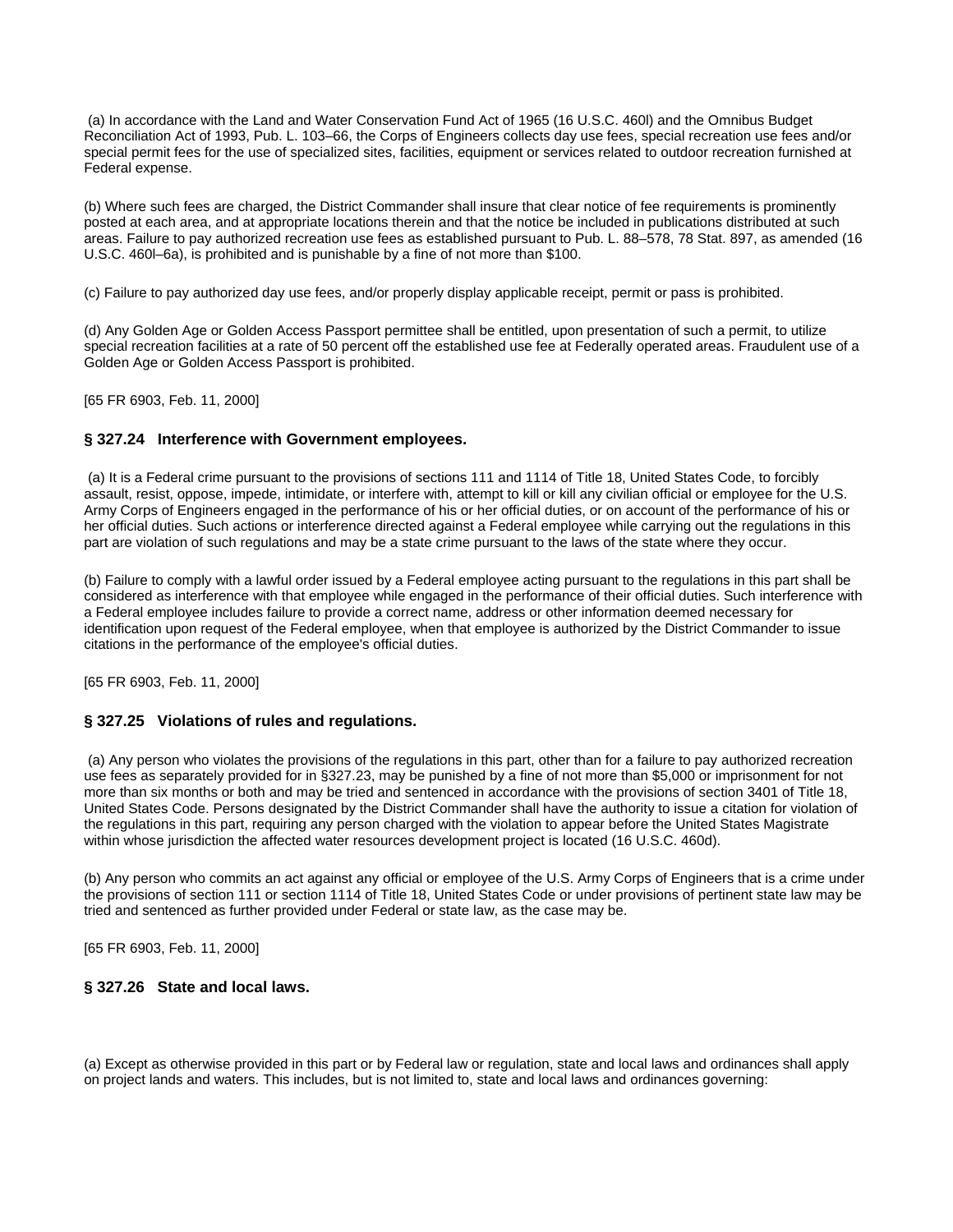- <span id="page-13-0"></span>(1) Operation and use of motor vehicles, vessels, and aircraft;
- (2) Hunting, fishing and trapping;
- (3) Use or possession of firearms or other weapons;
- (4) Civil disobedience and criminal acts;
- (5) Littering, sanitation and pollution; and
- (6) Alcohol or other controlled substances.

(b) These state and local laws and ordinances are enforced by those state and local enforcement agencies established and authorized for that purpose.

[65 FR 6903, Feb. 11, 2000]

## **§§ 327.27-327.29 [Reserved]**

## **§ 327.30 Shoreline Management on Civil Works Projects.**

(a) *Purpose.* The purpose of this regulation is to provide policy and guidance on management of shorelines of Civil Works projects where 36 CFR part 327 is applicable.

(b) *Applicability.* This regulation is applicable to all field operating agencies with Civil Works responsibilities except when such application would result in an impingement upon existing Indian rights.

- (c) *References.* (1) Section 4, 1944 Flood Control Act, as amended (16 U.S.C. 460d).
- (2) The Rivers and Harbors Act of 1894, as amended and supplemented (33 U.S.C. 1)
- (3) Section 10, River and Harbor Act of 1899 (33 U.S.C. 403).
- (4) National Historic Preservation Act of 1966 (Pub. L. 89–665; 80 Stat. 915) as amended (16 U.S.C. 470 *et seq.*).
- (5) The National Environmental Policy Act of 1969 (42 U.S.C. 4321, *et seq.*).
- (6) The Clean Water Act (33 U.S.C. 1344, *et seq.*).
- (7) The Water Resources Development Act of 1986 (Pub. L. 99–662).

(8) Title 36, chapter III, part 327, Code of Federal Regulations, "Rules and Regulations Governing Public Use of Water Resource Development Projects Administered by the Chief of Engineers."

- (9) Executive Order 12088 (13 Oct. 78).
- (10) 33 CFR parts 320–330, "Regulatory Programs of the Corps of Engineers."
- (11) ER 1130–2–400, "Management of Natural Resources and Outdoor Recreation at Civil Works Water Resource Projects."
- (12) EM 385–1–1, "Safety and Health Requirements Manual."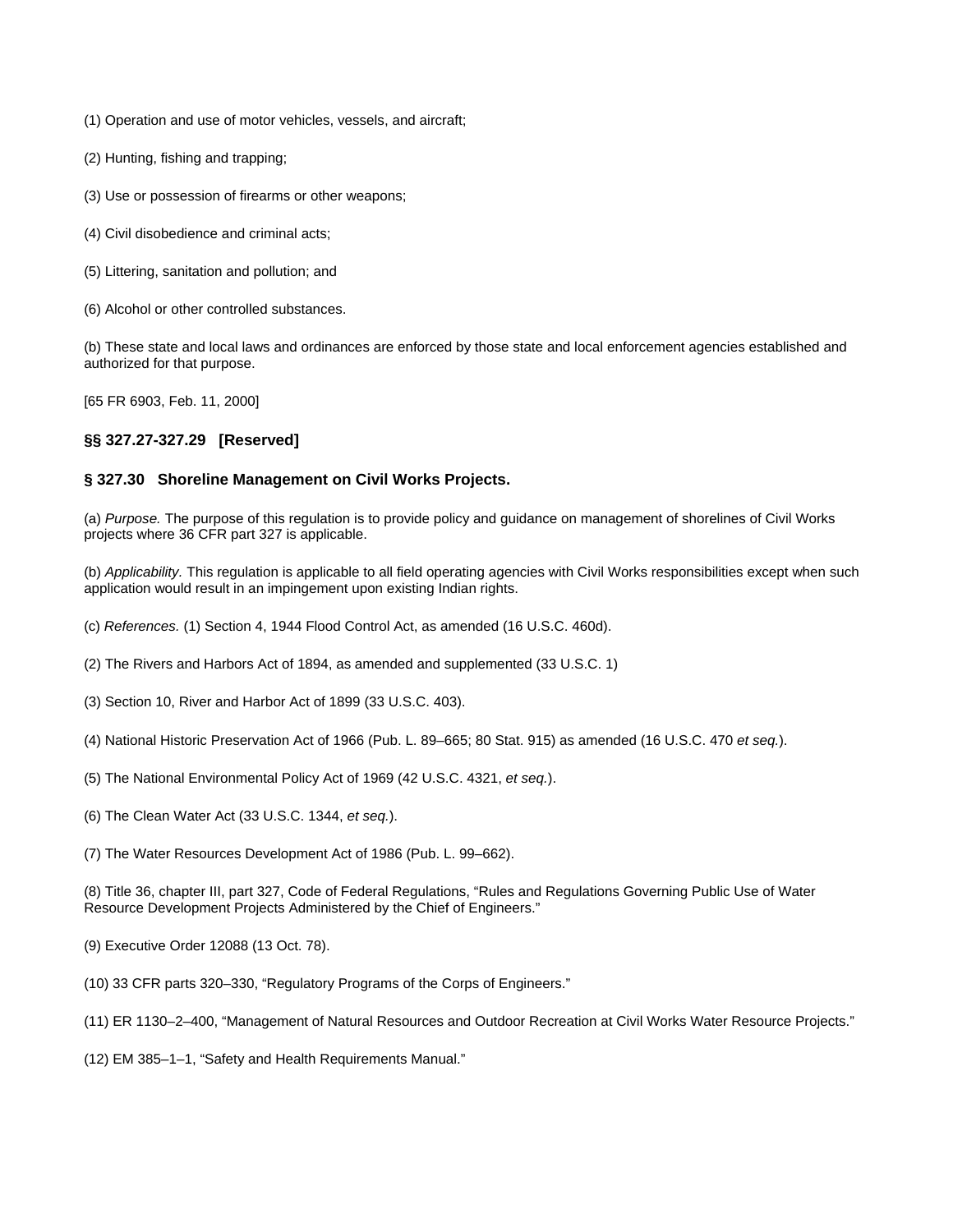(d) *Policy.* (1) It is the policy of the Chief of Engineers to protect and manage shorelines of all Civil Works water resource development projects under Corps jurisdiction in a manner which will promote the safe and healthful use of these shorelines by the public while maintaining environmental safeguards to ensure a quality resource for use by the public. The objectives of all management actions will be to achieve a balance between permitted private uses and resource protection for general public use. Public pedestrian access to and exit from these shorelines shall be preserved. For projects or portions of projects where Federal real estate interest is limited to easement title only, management actions will be appropriate within the limits of the estate acquired.

(2) Private shoreline uses may be authorized in designated areas consistent with approved use allocations specified in Shoreline Management Plans. Except to honor written commitments made prior to publication of this regulation, private shoreline uses are not allowed on water resource projects where construction was initiated after December 13, 1974, or on water resource projects where no private shoreline uses existed as of that date. Any existing permitted facilities on these projects will be grandfathered until the facilities fail to meet the criteria set forth in §327.30(h).

(3) A Shoreline Management Plan, as described in §327.30(e), will be prepared for each Corps project where private shoreline use is allowed. This plan will honor past written commitments. The plan will be reviewed at least once every five years and revised as necessary. Shoreline uses that do not interfere with authorized project purposes, public safety concerns, violate local norms or result in significant environmental effects should be allowed unless the public participation process identifies problems in these areas. If sufficient demand exists, consideration should be given to revising the shoreline allocations (e.g. increases/decreases). Maximum public participation will be encouraged as set forth in §327.30(e)(6). Except to honor written commitments made prior to the publication of this regulation, shoreline management plans are not required for those projects where construction was initiated after December 13, 1974, or on projects not having private shoreline use as of that date. In that case, a statement of policy will be developed by the district commander to present the shoreline management policy. This policy statement will be subject to the approval of the division commander. For projects where two or more agencies have jurisdiction, the plan will be cooperatively prepared with the Corps as coordinator.

(4) Where commercial or other public launching and/or moorage facilities are not available within a reasonable distance, group owned mooring facilities may be allowed in Limited Development Areas to limit the proliferation of individual facilities. Generally only one permit will be necessary for a group owned mooring facility with that entity, if incorporated, or with one person from the organization designated as the permittee and responsible for all moorage spaces within the facility. No charge may be made for use of any permitted facility by others nor shall any commercial activity be engaged in thereon.

(5) The issuance of a private shoreline use permit does not convey any real estate or personal property rights or exclusive use rights to the permit holder. The public's right of access and use of the permit area must be maintained and preserved. Owners of permitted facilities may take necessary precautions to protect their property from theft, vandalism or trespass, but may in no way preclude the public right of pedestrian or vessel access to the water surface or public land adjacent to the facility.

(6) Shoreline Use Permits will only be issued to individuals or groups with legal right of access to public lands.

(e) *Shoreline Management Plan*—(1) *General.* The policies outlined in §327.30(d) will be implemented through preparation of Shoreline Management Plans, where private shoreline use is allowed.

(2) *Preparation.* A Shoreline Management Plan is prepared as part of the Operational Management Plan. A moratorium on accepting applications for new permits may be placed in effect from the time an announcement of creation of a plan or formal revision of a plan is made until the action is completed.

(3) *Approval.* Approval of Shoreline Management Plans rests with division commanders. After approval, one copy of each project Shoreline Management Plan will be forwarded to HQUSACE (CECW-ON) WASH DC 20314–1000. Copies of the approved plan will also be made available to the public.

(4) *Scope and Format.* The Shoreline Management Plan will consist of a map showing the shoreline allocated to the uses listed in §327.30(e)(6), related rules and regulations, a discussion of what areas are open or closed to specific activities and facilities, how to apply for permits and other information pertinent to the Corps management of the shoreline. The plan will be prepared in sufficient detail to ensure that it is clear to the public what uses are and are not allowed on the shoreline of the project and why. A process will be developed and presented in the Shoreline Management Plan that prescribes a procedure for review of activities requested but not specifically addressed by the Shoreline Management Plan.

(5) *Shoreline Allocation.* The entire shoreline will be allocated within the classifications below and delineated on a map. Any action, within the context of this rule, which gives a special privilege to an individual or group of individuals on land or water at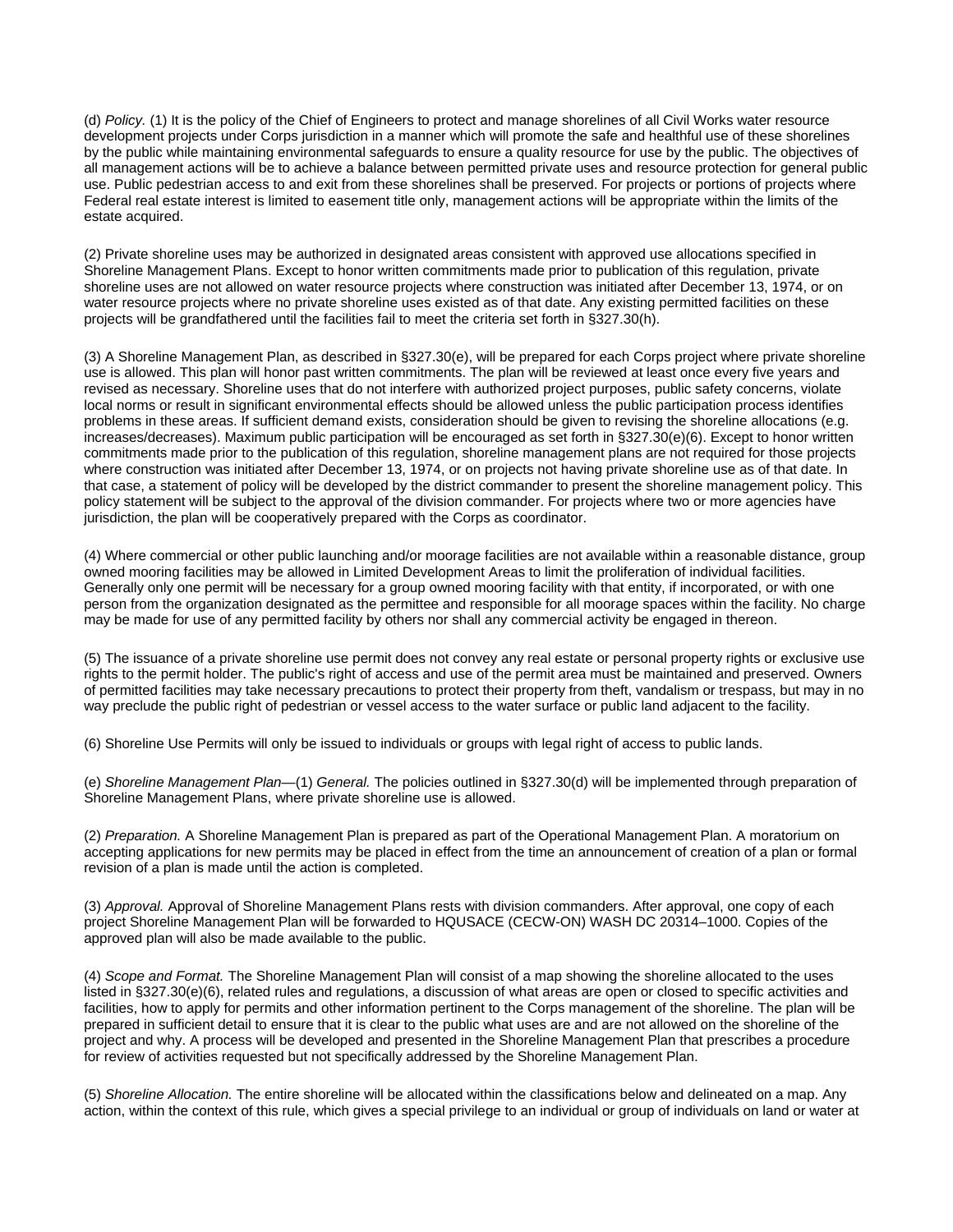a Corps project, that precludes use of those lands and waters by the general public, is considered to be private shoreline use. Shoreline allocations cover that land and/or water extending from the edge of the water and waterward with the exception of allocations for the purpose of vegetation modification which extends landward to the project boundary. These allocations should complement, but certainly not contradict, the land classifications in the project master plan. A map of sufficient size and scale to clearly display the shoreline allocations will be conspicuously displayed or readily available for viewing in the project administration office and will serve as the authoritative reference. Reduced or smaller scale maps may be developed for public dissemination but the information contained on these must be identical to that contained on the display map in the project administration office. No changes will be made to these maps except through the formal update process. District commanders may add specific constraints and identify areas having unique characteristics during the plan preparation, review, or updating process in addition to the allocation classifications described below.

(i) *Limited Development Areas.* Limited Development Areas are those areas in which private facilities and/or activities may be allowed consistent with §327.30(h) and appendix A. Modification of vegetation by individuals may be allowed only following the issuance of a permit in accordance with appendix A. Potential low and high water conditions and underwater topography should be carefully evaluated before shoreline is allocated as Limited Development Area.

(ii) *Public Recreation Areas.* Public Recreation Areas are those areas designated for commercial concessionaire facilities, Federal, state or other similar public use. No private shoreline use facilities and/or activities will be permitted within or near designated or developed public recreation areas. The term "near" depends on the terrain, road system, and other local conditions, so actual distances must be established on a case by case basis in each project Shoreline Management Plan. No modification of land forms or vegetation by private individuals or groups of individuals is permitted in public recreation areas.

(iii) *Protected Shoreline Areas.* Protected Shoreline Areas are those areas designated to maintain or restore aesthetic, fish and wildlife, cultural, or other environmental values. Shoreline may also be so designated to prevent development in areas that are subject to excessive siltation, erosion, rapid dewatering, or exposure to high wind, wave, or current action and/or in areas in which development would interfere with navigation. No Shoreline Use Permits for floating or fixed recreation facilities will be allowed in protected areas. Some modification of vegetation by private individuals, such as clearing a narrow meandering path to the water, or limited mowing, may be allowed only following the issuance of a permit if the resource manager determines that the activity will not adversely impact the environment or physical characteristics for which the area was designated as protected. In making this determination the effect on water quality will also be considered.

(iv) *Prohibited Access Areas.* Prohibited Access Areas are those in which public access is not allowed or is restricted for health, safety or security reasons. These could include hazardous areas near dams, spillways, hydro-electric power stations, work areas, water intake structures, etc. No shoreline use permits will be issued in Prohibited Access Areas.

(6) *Public Participation.* District commanders will ensure public participation to the maximum practicable extent in Shoreline Management Plan formulation, preparation and subsequent revisions. This may be accomplished by public meetings, group workshops, open houses or other public involvement techniques. When master plan updates and preparation of the Shoreline Management Plans are concurrent, public participation may be combined and should consider all aspects of both plans, including shoreline allocation classifications. Public participation will begin during the initial formulation stage and must be broad-based to cover all aspects of public interest. The key to successful implementation is an early and continual public relations program. Projects with significant numbers of permits should consider developing computerized programs to facilitate exchange of information with permittees and to improve program efficiency. Special care will be taken to advise citizen and conservation organizations; Federal, state and local natural resource management agencies; Indian Tribes; the media; commercial concessionaires; congressional liaisons; adjacent landowners and other concerned entities during the formulation of Shoreline Management Plans and subsequent revisions. Notices shall be published prior to public meetings to assure maximum public awareness. Public notices shall be issued by the district commander allowing for a minimum of 30 days for receipt of written public comment in regard to the proposed Shoreline Management Plan or any major revision thereto.

(7) *Periodic Review.* Shoreline Management Plans will be reviewed periodically, but no less often than every five years, by the district commander to determine the need for update. If sufficient controversy or demand exists, consideration should be given, consistent with other factors, to a process of reevaluation of the shoreline allocations and the plan. When changes to the Shoreline Management Plan are needed, the plan will be formally updated through the public participation process. Cumulative environmental impacts of permit actions and the possibility of preparing or revising project NEPA documentation will be considered. District commanders may make minor revisions to the Shoreline Management Plan when the revisions are consistent with policy and funds for a complete plan update are not available. The amount and type of public involvement needed for such revision is at the discretion of the district commander.

(f) *Instruments for Shoreline Use.* Instruments used to authorize private shoreline use facilities, activities or development are as follows: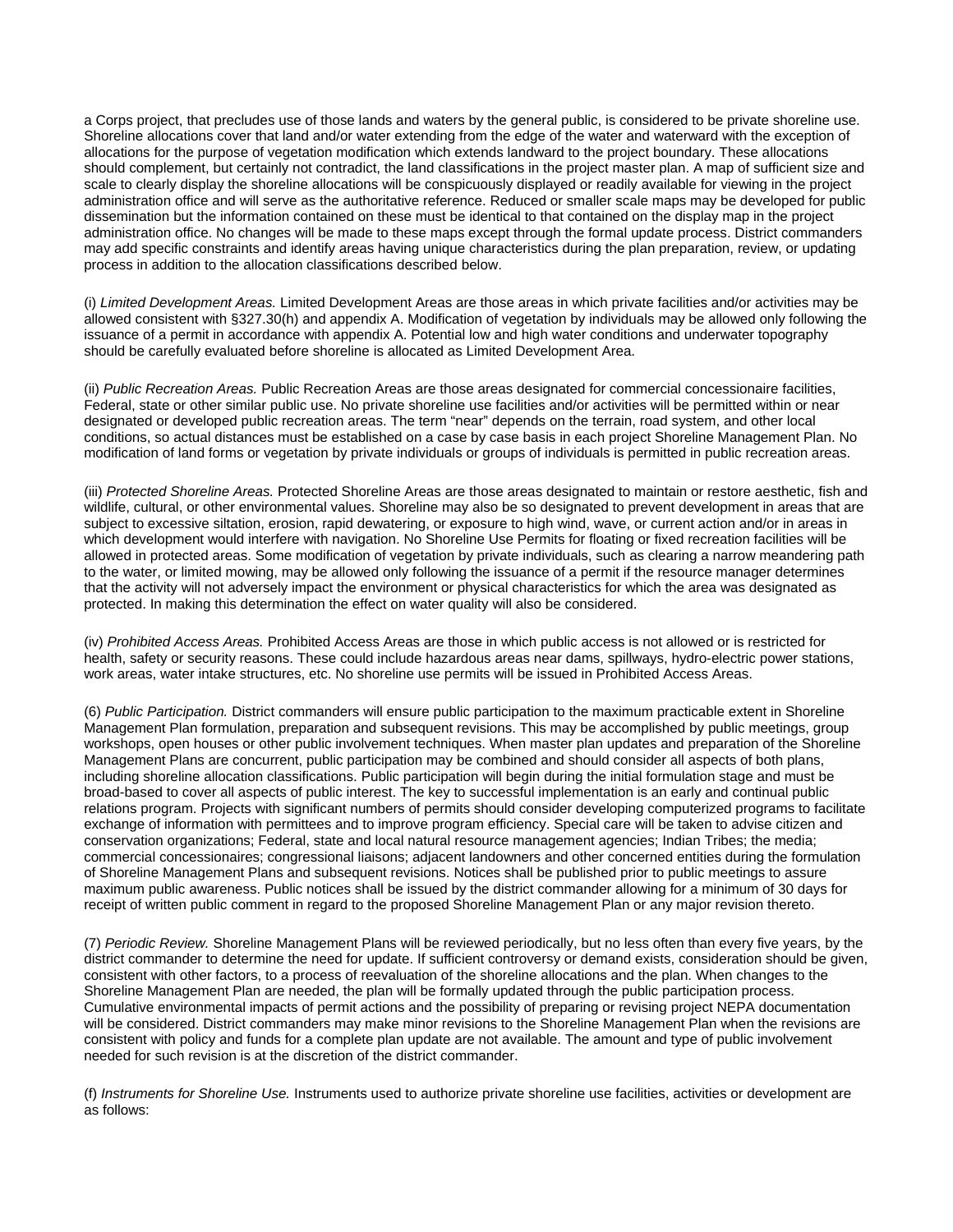(1) *Shoreline Use Permits.* (i) Shoreline Use Permits are issued and enforced in accordance with provisions of 36 CFR 327.19.

(ii) Shoreline Use Permits are required for private structures/activities of any kind (except boats) in waters of Civil Works projects whether or not such waters are deemed navigable and where such waters are under the primary jurisdiction of the Secretary of the Army and under the management of the Corps of Engineers.

(iii) Shoreline Use Permits are required for non-floating structures on waters deemed commercially non-navigable, when such waters are under management of the Corps of Engineers.

(iv) Shoreline Use Permits are also required for land vegetation modification activities which do not involve disruption to land form.

(v) Permits should be issued for a term of five years. To reduce administration costs, one year permits should be issued only when the location or nature of the activity requires annual reissuance.

(vi) Shoreline Use Permits for erosion control may be issued for the life or period of continual ownership of the structure by the permittee and his/her legal spouse.

(2) *Department of the Army Permits.* Dredging, construction of fixed structures, including fills and combination fixed-floating structures and the discharge of dredged or fill material in waters of the United States will be evaluated under authority of section 10, River and Harbor Act of 1899 (33 U.S.C. 403) and section 404 of the Clean Water Act (33 U.S.C. 1344). Permits will be issued where appropriate.

(3) *Real Estate Instruments.* Commercial development activities and activities which involve grading, cuts, fills, or other changes in land form, or establishment of appropriate land-based support facilities required for private floating facilities, will continue to be covered by a lease, license or other legal grant issued through the appropriate real estate element. Shoreline Management Plans should identify the types of activities that require real estate instruments and indicate the general process for obtaining same. Shoreline Use Permits are not required for facilities or activities covered by a real estate instrument.

(g) *Transfer of Permits.* Shoreline Use Permits are non-transferable. They become null and void upon sale or transfer of the permitted facility or the death of the permittee and his/her legal spouse.

(h) *Existing Facilities Now Under Permit.* Implementation of a Shoreline Management Plan shall consider existing permitted facilities and prior written Corps commitments implicit in their issuance. Facilities or activities permitted under special provisions should be identified in a way that will set them apart from other facilities or activities.

(1) Section 6 of Pub. L. 97–140 provides that no lawfully installed dock or appurtenant structures shall be required to be removed prior to December 31, 1989, from any Federal water resources reservoir or lake project administered by the Secretary of the Army, acting through the Chief of Engineers, on which it was located on December 29, 1981, if such property is maintained in usable condition, and does not occasion a threat to life or property.

(2) In accordance with section 1134(d) of Pub. L. 99–662, any houseboat, boathouse, floating cabin or lawfully installed dock or appurtenant structures in place under a valid shoreline use permit as of November 17, 1986, cannot be forced to be removed from any Federal water resources project or lake administered by the Secretary of the Army on or after December 31, 1989, if it meets the three conditions below except where necessary for immediate use for public purposes or higher public use or for a navigation or flood control project.

(i) Such property is maintained in a usable and safe condition,

(ii) Such property does not occasion a threat to life or property, and

(iii) The holder of the permit is in substantial compliance with the existing permit.

(3) All such floating facilities and appurtenances will be formally recognized in an appropriate Shoreline Management Plan. New permits for these permitted facilities will be issued to new owners. If the holder of the permit fails to comply with the terms of the permit, it may be revoked and the holder required to remove the structure, in accordance with the terms of the permit as to notice, time, and appeal.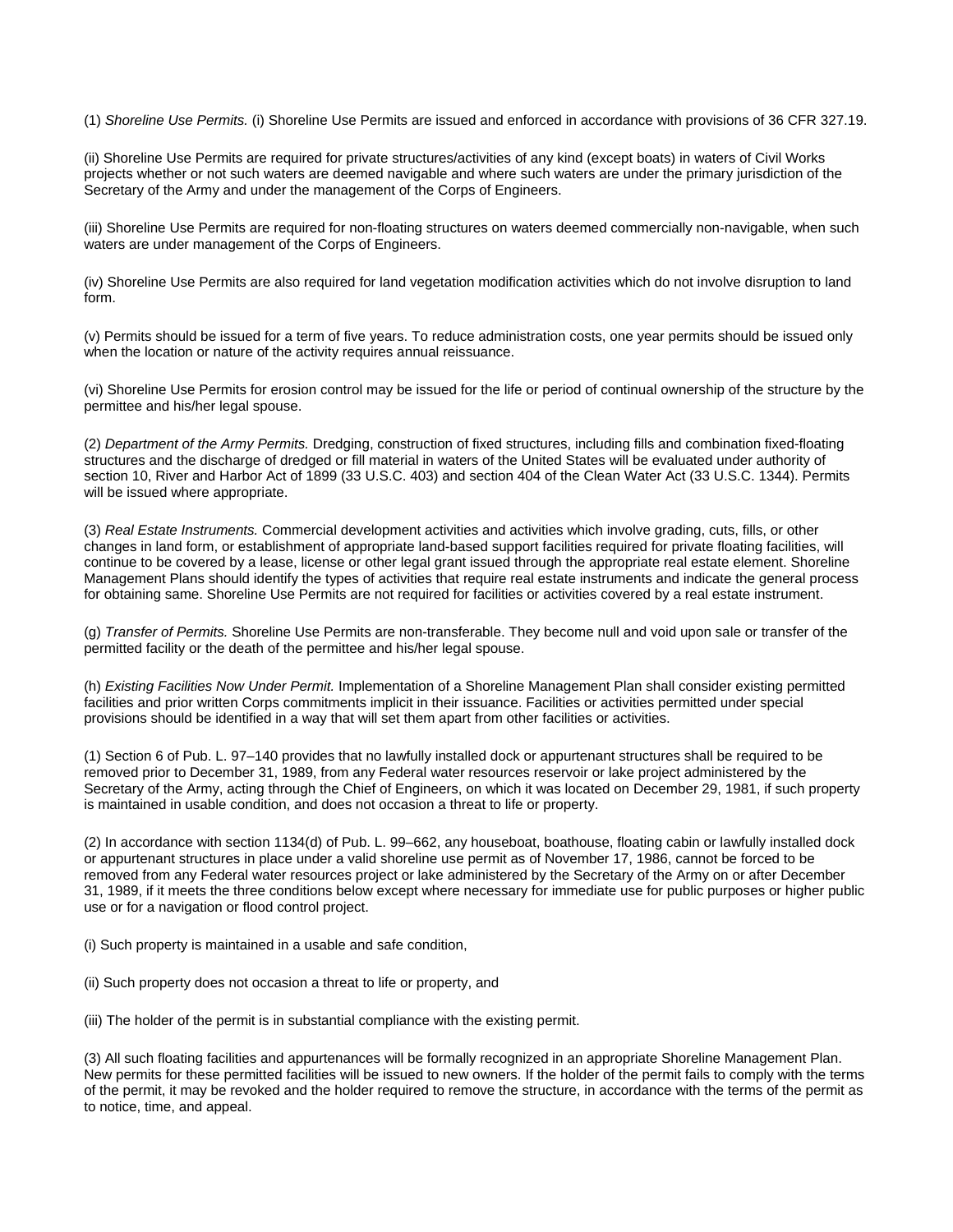(i) *Facility Maintenance.* Permitted facilities must be operated, used and maintained by the permittee in a safe, healthful condition at all times. If determined to be unsafe, the resource manager will establish together with the permittee a schedule, based on the seriousness of the safety deficiency, for correcting the deficiency or having it removed, at the permittee's expense. The applicable safety and health prescriptions in EM 385–1–1 should be used as a guide.

(j) *Density of Development.* The density of private floating and fixed recreation facilities will be established in the Shoreline Management Plan for all portions of Limited Development areas consistent with ecological and aesthetic characteristics and prior written commitments. The facility density in Limited Development Areas should, if feasible, be determined prior to the development of adjacent private property. The density of facilities will not be more than 50 per cent of the Limited Development Area in which they are located. Density will be measured by determining the linear feet of shoreline as compared to the width of the facilities in the water plus associated moorage arrangements which restrict the full unobstructed use of that portion of the shoreline. When a Limited Development Area or a portion of a Limited Development area reaches maximum density, notice should be given to the public and facility owners in that area that no additional facilities will be allowed. In all cases, sufficient open area will be maintained for safe maneuvering of watercraft. Docks should not extend out from the shore more than one-third of the width of a cove at normal recreation or multipurpose pool. In those cases where current density of development exceeds the density level established in the Shoreline Management Plan, the density will be reduced to the prescribed level through attrition.

(k) *Permit Fees.* Fees associated with the Shoreline Use Permits shall be paid prior to issuing the permit in accordance with the provisions of §327.30(c)(1). The fee schedule will be published separately.

Appendix A to §327.30—Guidelines for Granting Shoreline Use Permits

## *1. General*

a. Decisions regarding permits for private floating recreation facilities will consider the operating objectives and physical characteristics of each project. In developing Shoreline Management Plans, district commanders will give consideration to the effects of added private boat storage facilities on commercial concessions for that purpose. Consistent with established policies, new commercial concessions may be alternatives to additional limited development shoreline.

b. Permits for individually or group owned shoreline use facilities may be granted only in Limited Development Areas when the sites are not near commercial marine services and such use will not despoil the shoreline nor inhibit public use or enjoyment thereof. The installation and use of such facilities will not be in conflict with the preservation of the natural characteristics of the shoreline nor will they result in significant environmental damage. Charges will be made for Shoreline Use Permits in accordance with the separately published fee schedule.

c. Permits may be granted within Limited Development Areas for ski jumps, floats, boat moorage facilities, duck blinds, and other private floating recreation facilities when they will not create a safety hazard and inhibit public use or enjoyment of project waters or shoreline. A Corps permit is not required for temporary ice fishing shelters or duck blinds when they are regulated by a state program. When the facility or activity is authorized by a shoreline use permit, a separate real estate instrument is generally not required.

d. Group owned boat mooring facilities may be permitted in Limited Development Areas where practicable (e.g. where physically feasible in terms of access, water depths, wind protection, etc.).

## *2. Applications for Shoreline Use Permits*

a. Applications for private Shoreline Use Permits will be reviewed with full consideration of the policies set forth in this and referenced regulations, and the Shoreline Management Plan. Fees associated with the Shoreline Use Permit shall be paid prior to issuing the permit. Plans and specifications of the proposed facility shall be submitted and approved prior to the start of construction. Submissions should include engineering details, structural design, anchorage method, and construction materials; the type, size, location and ownership of the facility; expected duration of use; and an indication of willingness to abide by the applicable regulations and terms and conditions of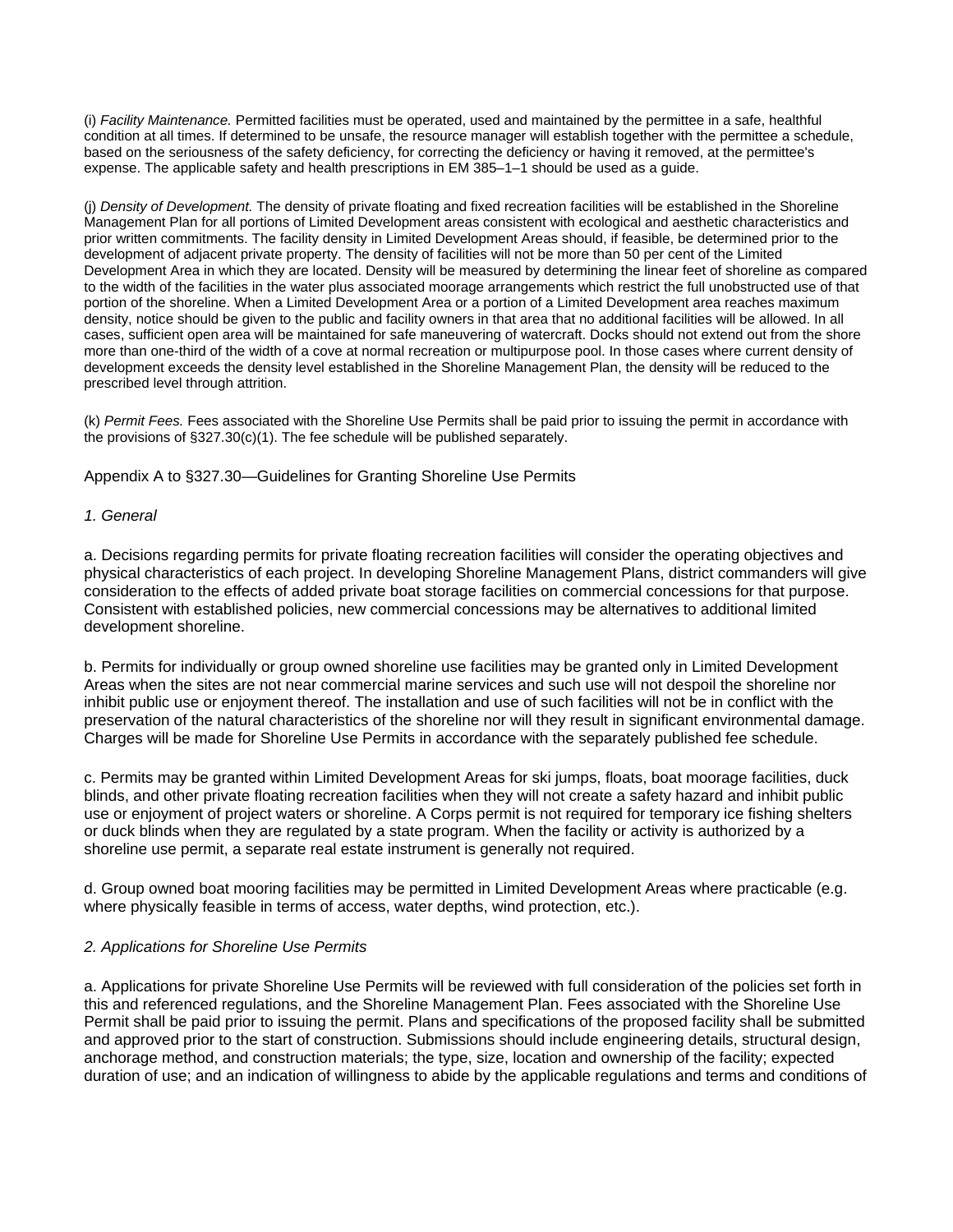the permit. Permit applications shall also identify and locate any land-based support facilities and any specific safety considerations.

b. Permits will be issued by the district commander or his/her authorized representative on ENG Form 4264–R (Application for Shoreline Use Permit) (appendix B). Computer generated forms may be substituted for ENG Form 4264–R provided all information is included. The computer generated form will be designated, "ENG Form 4264- R-E, Oct 87 (Electronic generation approved by USACE, Oct 87)".

c. The following are guides to issuance of Shoreline Use Permits:

(1) Use of boat mooring facilities, including piers and boat (shelters) houses, will be limited to vessel or watercraft mooring and storage of gear essential to vessel or watercraft operation.

(2) Private floating recreation facilities, including boat mooring facilities shall not be constructed or used for human habitation or in a manner which gives the appearance of converting Federal public property on which the facility is located to private, exclusive use. New docks with enclosed sides (i.e. boathouses) are prohibited.

(3) No private floating facility will exceed the minimum size required to moor the owner's boat or boats plus the minimum size required for an enclosed storage locker of oars, life preservers and other items essential to watercraft operation. Specific size limitations may be established in the project Shoreline Management Plan.

(4) All private floating recreation facilities including boat mooring facilities will be constructed in accordance with plans and specifications, approved by the resource manager, or a written certification from a licensed engineer, stating the facility is structurally safe will accompany the initial submission of the plans and specifications.

(5) Procedures regarding permits for individual facilities shall also apply to permits for non-commercial group mooring facilities.

(6) Facilities attached to the shore shall be securely anchored by means of moorings which do not obstruct the free use of the shoreline, nor damage vegetation or other natural features. Anchoring to vegetation is prohibited.

(7) Electrical service and equipment leading to or on private mooring facilities must not pose a safety hazard nor conflict with other recreational use. Electrical installations must be weatherproof and meet all current applicable electrical codes and regulations. The facility must be equipped with quick disconnect fittings mounted above the flood pool elevation. All electrical installations must conform to the National Electric Code and all state, and local codes and regulations. In those states where electricians are licensed, registered, or otherwise certified, a copy of the electrical certification must be provided to the resource manager before a Shoreline Use Permit can be issued or renewed. The resource manager will require immediate removal or disconnection of any electrical service or equipment that is not certified (if appropriate), does not meet code, or is not safely maintained. All new electrical lines will be installed underground. This will require a separate real estate instrument for the service right-of-way. Existing overhead lines will be allowed, as long as they meet all applicable electrical codes, regulations and above guidelines, to include compatibility and safety related to fluctuating water levels.

(8) Private floating recreation facilities will not be placed so as to interfere with any authorized project purposes, including navigation, or create a safety or health hazard.

(9) The district commander or his/her authorized representative may place special conditions on the permit when deemed necessary. Requests for waivers of shoreline management plan permit conditions based on health conditions will be reviewed on a case by case basis by the Operations Manager. Efforts will be made to reduce onerous requirements when a limiting health condition is obvious or when an applicant provides a doctor's certification of need for conditions which are not obvious.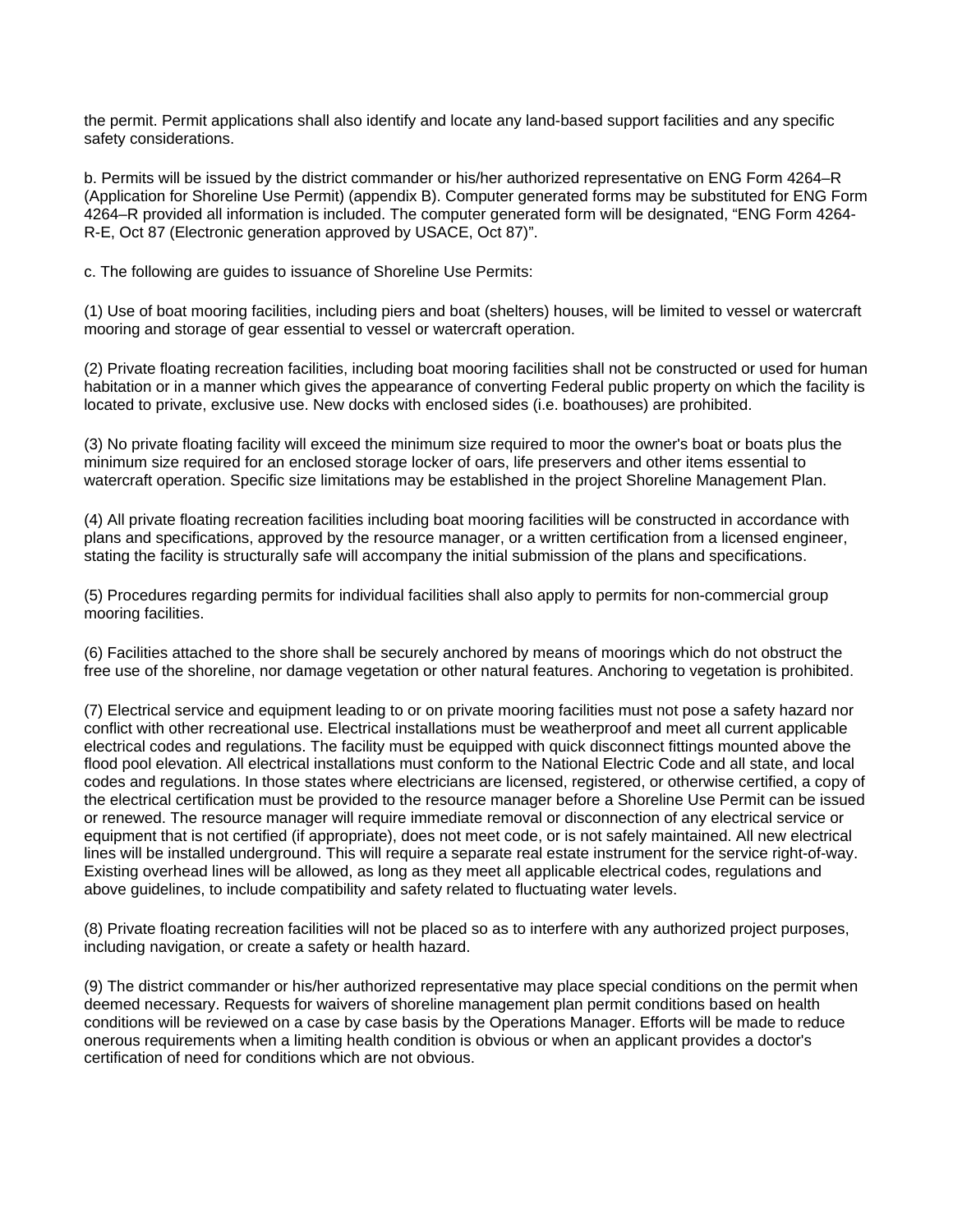(10) Vegetation modification, including but not limited to, cutting, pruning, chemical manipulation, removal or seeding by private individuals is allowed only in those areas designated as Limited Development Areas or Protected Shoreline Areas. An existing (as of July 1, 1987) vegetation modification permit, within a shoreline allocation which normally would not allow vegetation modification, should be grandfathered. Permittees will not create the appearance of private ownership of public lands.

(11) The term of a permit for vegetation modification will be for five years. Where possible, such permits will be consolidated with other shoreline management permits into a single permit. The district commander is authorized to issue vegetation modification permits of less than five years for one-time requests or to aid in the consolidation of shoreline management permits.

(12) When issued a permit for vegetative modification, the permittee will delineate the government property line, as surveyed and marked by the government, in a clear but unobtrusive manner approved by the district commander and in accordance with the project Shoreline Management Plan and the conditions of the permit. Other adjoining owners may also delineate the common boundary subject to these same conditions. This delineation may include, but is not limited to, boundary plantings and fencing. The delineation will be accomplished at no cost to the government.

(13) No permit will be issued for vegetation modification in Protected Shoreline Areas until the environmental impacts of the proposed modification are assesed by the resource manager and it has been determined that no significant adverse impacts will result. The effects of the proposed modification on water quality will also be considered in making this determination.

(14) The original of the completed permit application is to be retained by the permittee. A duplicate will be retained in the resource manager's office.

## *3. Permit Revocation*

Permits may be revoked by the district commander when it is determined that the public interest requires such revocation or when the permittee fails to comply with terms and conditions of the permit, the Shoreline Management Plan, or of this regulation. Permits for duck blinds and ice fishing shelters will be issued to cover a period not to exceed 30 days prior to and 30 days after the season.

## *4. Removal of Facilities*

Facilities not removed when specified in the permit or when requested after termination or revocation of the permit will be treated as unauthorized structures pursuant to 36 CFR 327.20.

## *5. Posting of Permit Number*

Each district will procure 5&inch;×8&inch; or larger printed permit tags of light metal or plastic for posting. The permit display tag shall be posted on the facility and/or on the land area covered by the permit, so that it can be visually checked, with ease in accordance with instructions provided by the resource manager. Facilities or activities permitted under special provisions should be identified in a way that will set apart from other facilities or activities.

## Appendix B to §327.30—Application for Shoreline Use Permit [Reserved]

## Appendix C to §327.30—Shoreline Use Permit Conditions

1. This permit is granted solely to the applicant for the purpose described on the attached permit.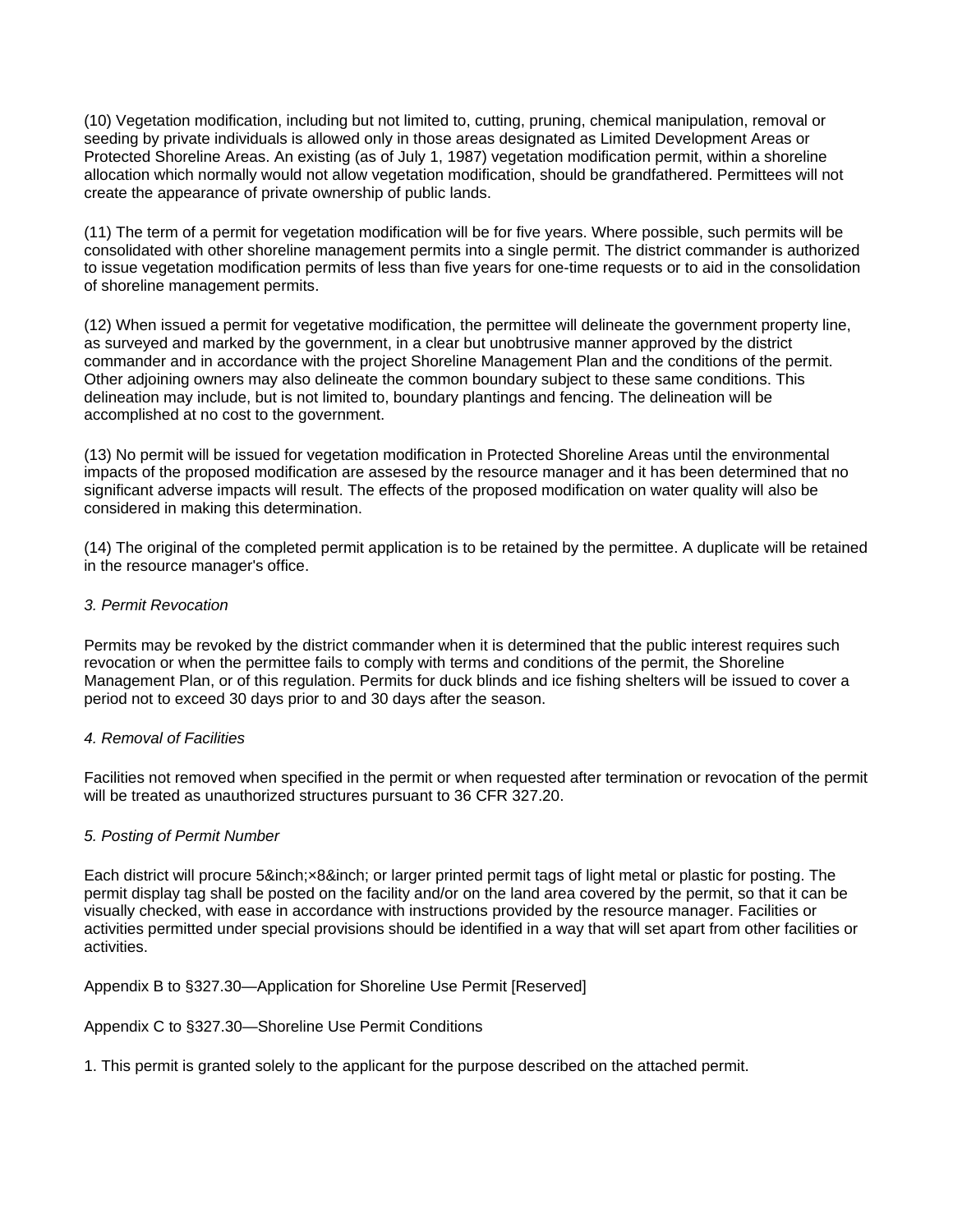2. The permittee agrees to and does hereby release and agree to save and hold the Government harmless from any and all causes of action, suits at law or equity, or claims or demands or from any liability of any nature whatsoever for or on account of any damages to persons or property, including a permitted facility, growing out of the ownership, construction, operation or maintenance by the permittee of the permitted facilities and/or activities.

3. Ownership, construction, operation, use and maintenance of a permitted facility are subject to the Government's navigation servitude.

4. No attempt shall be made by the permittee to forbid the full and free use by the public of all public waters and/or lands at or adjacent to the permitted facility or to unreasonably interfere with any authorized project purposes, including navigation in connection with the ownership, construction, operation or maintenance of a permitted facility and/or activity.

5. The permittee agrees that if subsequent operations by the Government require an alteration in the location of a permitted facility and/or activity or if in the opinion of the district commander a permitted facility and/or activity shall cause unreasonable obstruction to navigation or that the public interest so requires, the permittee shall be required, upon written notice from the district commander to remove, alter, or relocate the permitted facility, without expense to the Government.

6. The Government shall in no case be liable for any damage or injury to a permitted facility which may be caused by or result from subsequent operations undertaken by the Government for the improvement of navigation or for other lawful purposes, and no claims or right to compensation shall accrue from any such damage. This includes any damage that may occur to private property if a facility is removed for noncompliance with the conditions of the permit.

7. Ownership, construction, operation, use and maintenance of a permitted facility and/or activity are subject to all applicable Federal, state and local laws and regulations. Failure to abide by these applicable laws and regulations may be cause for revocation of the permit.

8. This permit does not convey any property rights either in real estate or material; and does not authorize any injury to private property or invasion of private rights or any infringement of Federal, state or local laws or regulations, nor does it obviate the necessity of obtaining state or local assent required by law for the construction, operation, use or maintenance of a permitted facility and/or activity.

9. The permittee agrees to construct the facility within the time limit agreed to on the permit issuance date. The permit shall become null and void if construction is not completed within that period. Further, the permittee agrees to operate and maintain any permitted facility and/or activity in a manner so as to provide safety, minimize any adverse impact on fish and wildlife habitat, natural, environmental, or cultural resources values and in a manner so as to minimize the degradation of water quality.

10. The permittee shall remove a permitted facility within 30 days, at his/her expense, and restore the waterway and lands to a condition accepted by the resource manager upon termination or revocation of this permit or if the permittee ceases to use, operate or maintain a permitted facility and/or activity. If the permittee fails to comply to the satisfaction of the resource manager, the district commander may remove the facility by contract or otherwise and the permittee agrees to pay all costs incurred thereof.

11. The use of a permitted boat dock facility shall be limited to the mooring of the permittee's vessel or watercraft and the storage, in enclosed locker facilities, of his/her gear essential to the operation of such vessel or watercraft.

12. Neither a permitted facility nor any houseboat, cabin cruiser, or other vessel moored thereto shall be used as a place of habitation or as a full or part-time residence or in any manner which gives the appearance of converting the public property, on which the facility is located, to private use.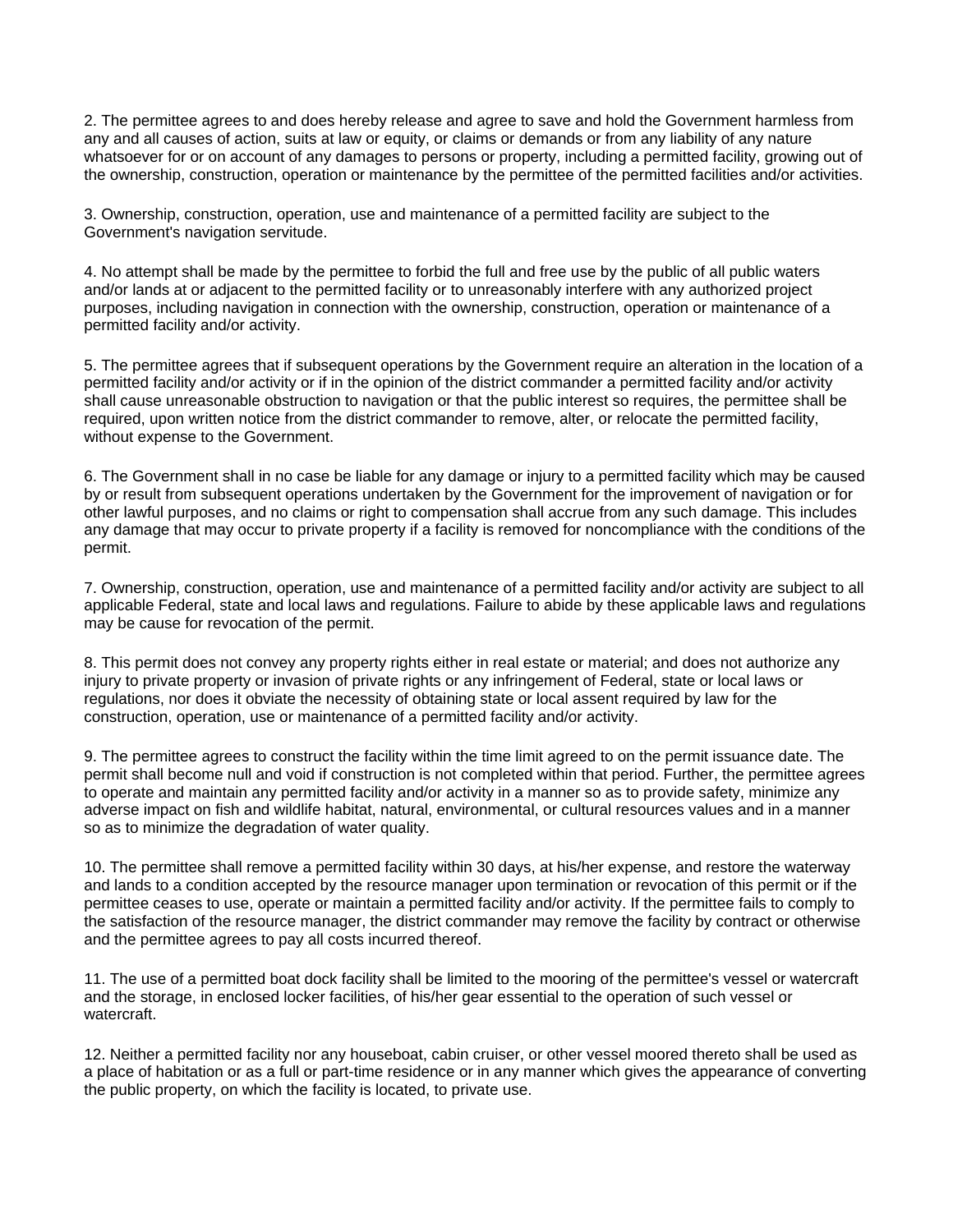13. Facilities granted under this permit will not be leased, rented, sub-let or provided to others by any means of engaging in commercial activity(s) by the permittee or his/her agent for monetary gain. This does not preclude the permittee from selling total ownership to the facility.

14. Floats and the flotation material for all docks and boat mooring buoys shall be fabricated of materials manufactured for marine use. The float and its flotation material shall be 100% warranted for a minimum of 8 years against sinking, becoming waterlogged, cracking, peeling, fragmenting, or losing beads. All floats shall resist puncture and penetration and shall not be subject to damage by animals under normal conditions for the area. All floats and the flotation material used in them shall be fire resistant. Any float which is within 40 feet of a line carrying fuel shall be 100% impervious to water and fuel. The use of new or recycled plastic or metal drums or non-compartmentalized air containers for encasement or floats is prohibited. Existing floats are authorized until it or its flotation material is no longer serviceable, at which time it shall be replaced with a float that meets the conditions listed above. For any floats installed after the effective date of this specification, repair or replacement shall be required when it or its flotation material no longer performs its designated function or it fails to meet the specifications for which it was originally warranted.

15. Permitted facilities and activities are subject to periodic inspection by authorized Corps representatives. The resource manager will notify the permittee of any deficiencies and together establish a schedule for their correction. No deviation or changes from approved plans will be allowed without prior written approval of the resource manager.

16. Floating facilities shall be securely attached to the shore in accordance with the approved plans by means of moorings which do not obstruct general public use of the shoreline or adversely affect the natural terrain or vegetation. Anchoring to vegetation is prohibited.

17. The permit display tag shall be posted on the permitted facility and/or on the land areas covered by the permit so that it can be visually checked with ease in accordance with instructions provided by the resource manager.

18. No vegetation other than that prescribed in the permit will be damaged, destroyed or removed. No vegetation of any kind will be planted, other than that specifically prescribed in the permit.

19. No change in land form such as grading, excavation or filling is authorized by this permit.

20. This permit is non-transferable. Upon the sale or other transfer of the permitted facility or the death of the permittee and his/her legal spouse, this permit is null and void.

21. By 30 days written notice, mailed to the permittee by certified letter, the district commander may revoke this permit whenever the public interest necessitates such revocation or when the permittee fails to comply with any permit condition or term. The revocation notice shall specify the reasons for such action. If the permittee requests a hearing in writing to the district commander through the resource manager within the 30-day period, the district commander shall grant such hearing at the earliest opportunity. In no event shall the hearing date be more than 60 days from the date of the hearing request. Following the hearing, a written decision will be rendered and a copy mailed to the permittee by certified letter.

22. Notwithstanding the conditions cited in condition 21 above, if in the opinion of the district commander, emergency circumstances dictate otherwise, the district commander may summarily revoke the permit.

23. When vegetation modification on these lands is accomplished by chemical means, the program will be in accordance with appropriate Federal, state and local laws, rules and regulations.

24. The resource manager or his/her authorized representative shall be allowed to cross the permittee's property, as necessary to inspect facilities and/or activities under permit.